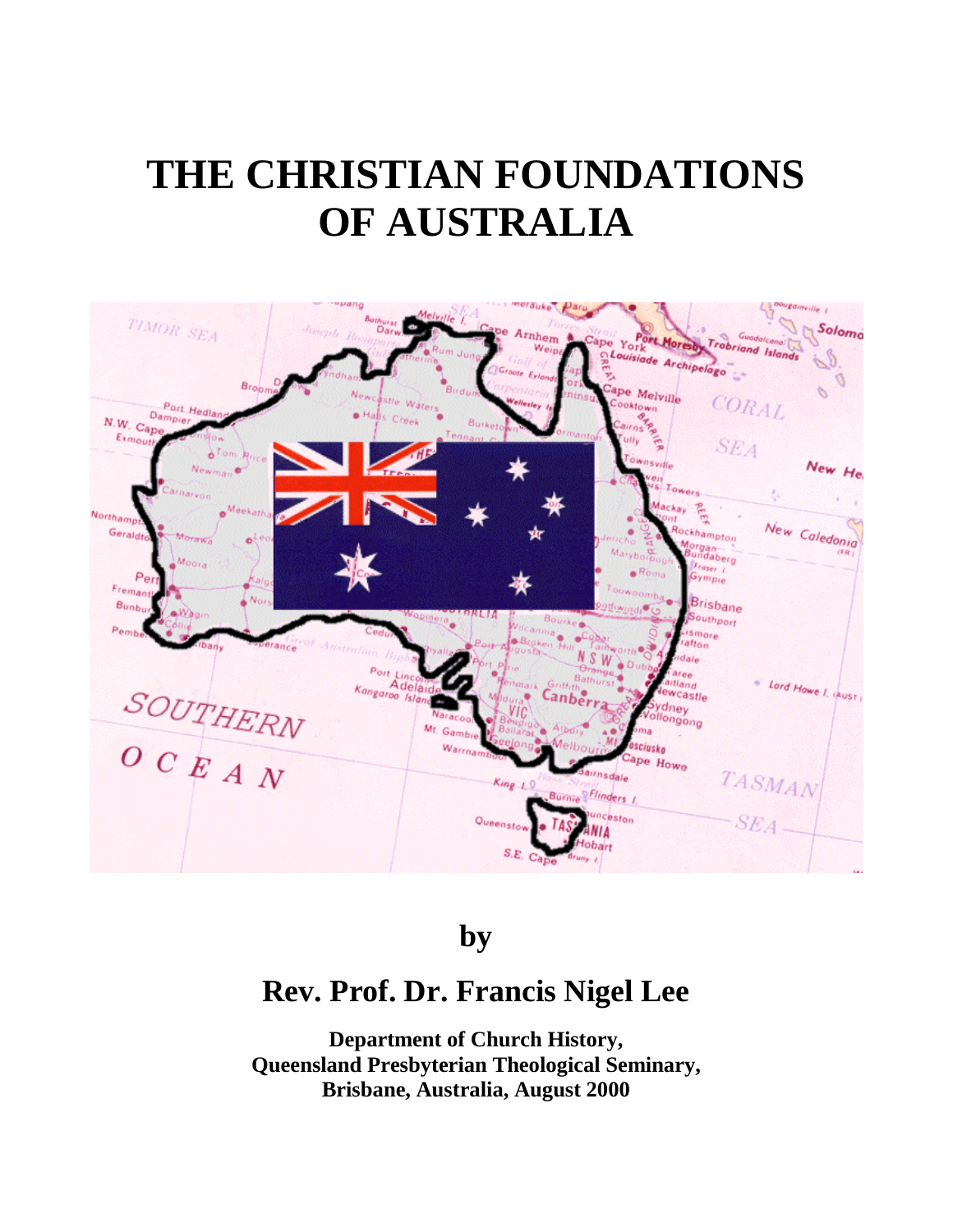In the *Jubilee History of Queensland*,<sup>1</sup> one reads "there are those who credit the discovery of Australia to the time of Alexander the Great, 327 B.C..... There can be little doubt that when Strabo wrote fifty years before Christ, and Pliny in the latter part of the first century, and Ptolemy [Claudius Ptolemaeus] in the second, 'of a land of beauty and bounty stretching far to the south of India beyond the equator to an unknown distance' they...doubtless told the story of some early explorers who...beheld this land. Indeed, there is scarcely a century to be found in which some mention has not been made of this great Southern Land which, in the language of Agathemerus of the third century, 'was the greatest island in the World.'"

Professor F.L.W. Wood, in his well-known *Concise History of Australia*<sup>2</sup> indicates that already in Pre-Christian times the Greeks presumed there might well be a great Southern Continent. Perhaps then, suggests Wood, some descendants of Adam might have travelled as far as the Antipodes and flourished there. Thus too thought Albert the Great (1193-1280) and also even Roger Bacon (1214-1294).

Stories from Marco Polo, who returned from China to Venice in 1295, confirmed the Ancient Greek presumption that *Terra Australis* alias Australasia might very well exist. Renaissance researches in astronomy and hydrography further confirmed the presumption. Thus, by the fifteenth and sixteenth centuries European experts knew that there must be a great Southern Continent.

By 1603*f*, King James the First of England and Scotland had created the "Greater Union" flag — combining England's St. George's cross with Scotland's St. Andrew's cross. Then, in 1605 — just a decade before the Synod of Dordt — the Dutchman Jansz, sent by the Protestant Dutch East India Company to explore what is now the southern coast<sup>3</sup> of Indonesia, entered Australia's Gulf of Carpenteria in his ship *Duyfken* — and followed the coast to Cape Keer-Weer (or Cape 'Turn-Back') in Queensland.

In 1607, Quiros from Peru discovered the New Hebrides (just over a thousand miles to the east of Australia) — which he named:<sup>4</sup> *Land of the Holy Spirit*. Then, in 1616, the

<sup>&</sup>lt;sup>1</sup> Muir & Morcom, Brisbane, *circa* 1887, pp. 1*f* & 10*f*.<br><sup>2</sup> F.L.W. Wood: *Concise History of Australia*, Dymock's Book Arcade, Sydney, 1936, pp. 1-5.<br><sup>3</sup> Art. Jansz, Willem, in *Concise Encyclopedia of Australia and* Horwitz Grahame, Cammeray N.S.W. Australia, I p. 504. <sup>4</sup> See C.M.H. Clark: *A History of Australia*, University Press, Melbourne, I pp. 14-16. "Until the refutation

of Dr. oMoran's views by E. O'Brien, children in Catholic schools were taught that Quiros discovered Australia, while in the Protestant and State Schools the honour was given to the Dutch — to Jansz or Hartog.... O'Brien thus followed [Captain] Cook not only in his opinion of the site of *Austrialia del Espiritu Santo* [namely in the New Hebrides], but also in his estimate of the significance of the Dutch. So Quiros lost that sort of pre-eminence.".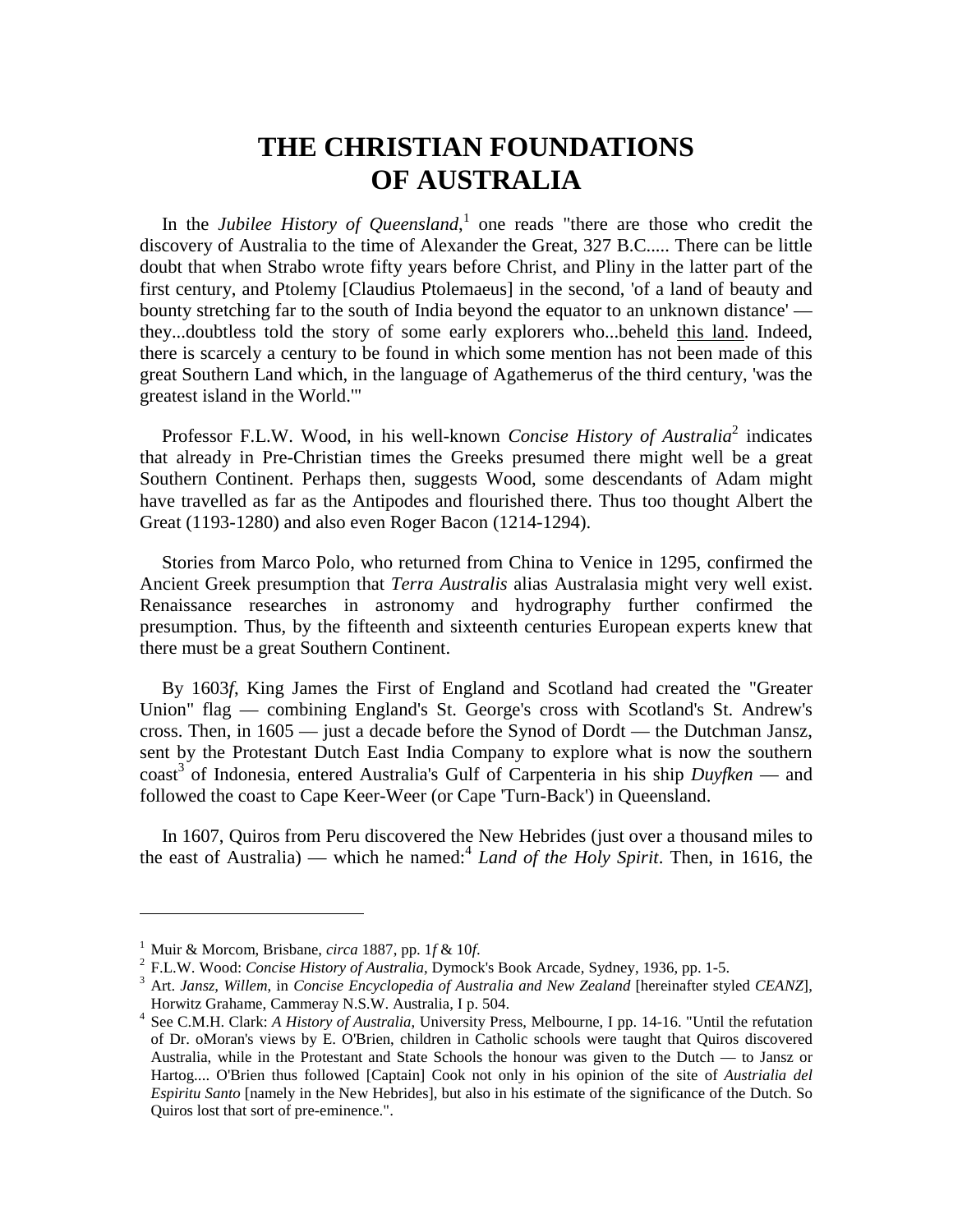Dutch Calvinist Dirck Hartog,<sup>5</sup> in his ship *Eendracht*, discovered the west coast of Australia.

# **The American Rev. Dr. Jonathan Edwards's 1739 predictions about Australasia**

By 'Australasia' is meant Australia, Tasmania, New Zealand and their Dependencies — in the southwestern quadrant of the Pacific Ocean. Twenty years after the Britons on Captain Brooke's good ship *Tryal* had **occupied**, briefly, one of Australia's Monte Bello Islands some 200 kilometres off the coast of Western Australia — an important event occurred in the very year of the beginning of the English Civil War, and the year before the Protestant Westminster Assembly met in London. For in 1642, the Dutch Reformed Presbyterian Abel Tasman dedicated to Almighty God his voyage toward 'New Holland' (alias Australia). At length, he discovered and named Van Diemen's Land (subsequently renamed Tasman-ia) — as well as Staten Landt (alias the South Island of New Zealand).

Wrote the Protestant Tasman in his diary before leaving his old Holland for 'New Holland' alias Australia: "May God Almighty vouchsafe His blessing on this work!" Later, after departing from off the coast of Tasmania, he further wrote: "God be praised and thanked for His happy voyage!"<sup>5</sup>

About a century later, the great American Puritan Rev. Professor Dr. Jonathan Edwards (Sr.) — later to become the Founder and first President of Princeton University — had already waxed lyrical about Britain, Ireland and the great Southern Continent of Australasia. Fascinating indeed are his many predictions concerning what he himself called *"Hollandia Nova Incognita*" (or 'Unknown New Holland' alias Australia) and "*Terra Australis*" (or what we now call Australasia). Uncanny too are his predictions about the year A.D. 2000.

For in his *Apocalyptic Writings*, the A.D. 1703-58 Jonathan Edwards proclaimed:<sup>6</sup> "There are three Continents of the Earth: the Old Continent [alias the land-mass of Europe-Africa-Asia], America [North-Central-South], and *Terra Australis* [or Australasia].... The Mediterranean Sea...opens the way from Canaan...straight to *Terra Australis* the Third Continent" — which is also located "to the West side of America through...the great South Sea into *Terra Australis* by the Indian Ocean....

"What advantage has it been to America, that the Mediterranean Sea opens from them to us; or what advantage has *Hollandia Nova* [alias Australia] or *Terra Australis Incognita* [or unknown Australasia], from the Indian Ocean's reaching from them even to this land? Wherefore, we do believe that the most glorious part of the Church will

 $5$  *Ib.*, pp. 29 & 34. 6 J. Edwards: *Apocalyptic Writings*, ed. Stein, Yale Univ. Press, New Haven, 1977, pp. 133-35, 143 & 411. See too F.D. White's M.Th. dissertation *The Reformation Roots and Edwardsean Fruits of the Missiology of Jonathan Edwards' Interleaved Bible*, Westminster Theological Seminary, Philadelphia, 1991, pp. 59*f*.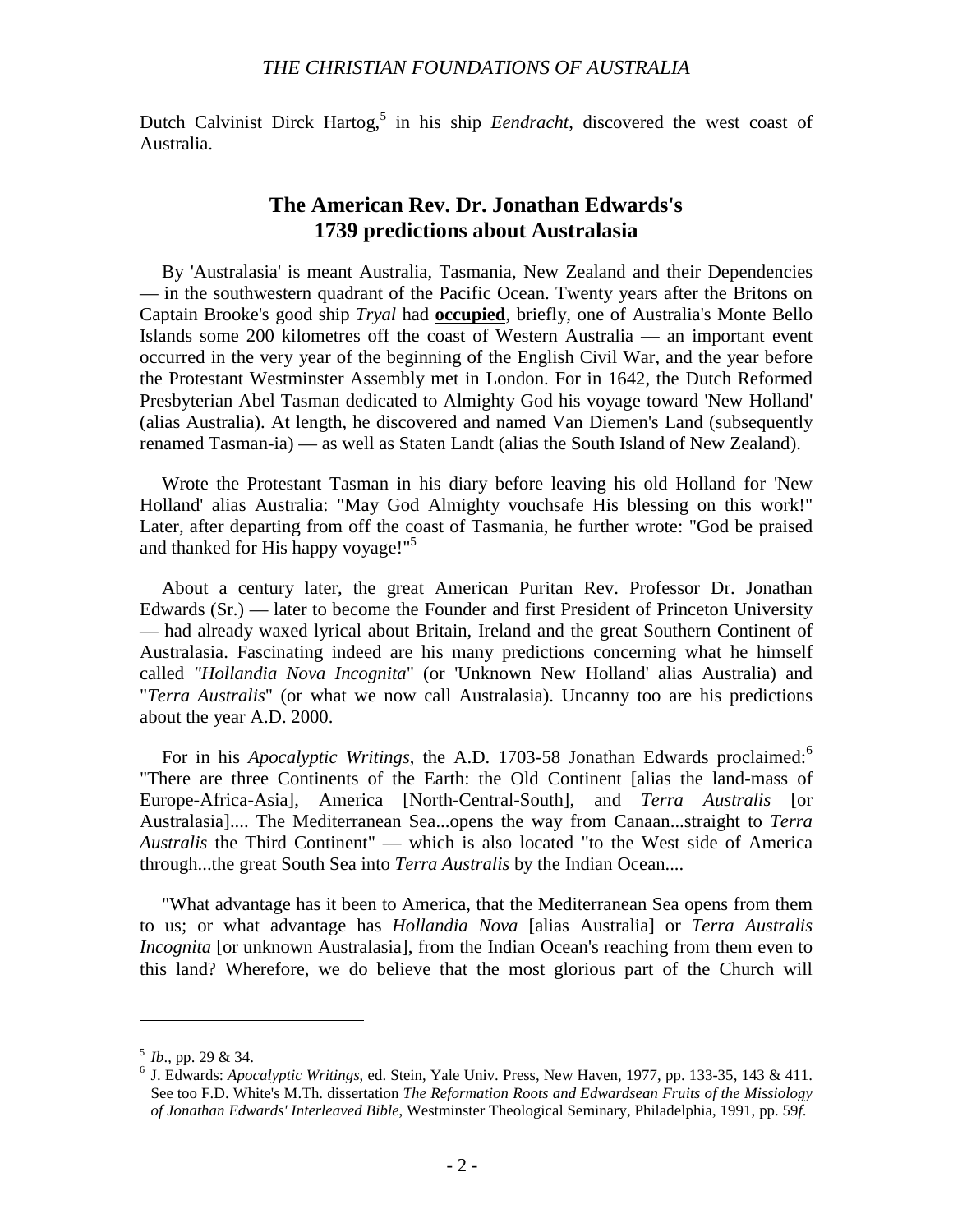hereafter be there, at the centre of the Kingdom of Christ, communicating influences to all other parts....

"There are these remarkable periods of time: when Abraham was called, in the year of the World 2000; Solomon's glorious Kingdom settled, and temple finished, in the year of the world 3000; Christ born, in the year 4000; and the Millennium to begin, in the year 6000." By the latter, Dr. Edwards meant: 2000 A.D. That means this year — the year of the Third Millennium!

Very significant is Edwards's understanding of "Isaiah 42:4" — in which God predicted, around B.C. 740, that "the isles shall wait for His Law. This and such prophecies of the gospelizing of islands [*cf.* too Genesis 9:27 and 10:2-5]" — explains Edwards — "I believe to have a threefold accomplishment, to each of which the prophecies had an eye.

"By 'isles' is meant...particularly Europe.... The conversion of that, is principally aimed at in these prophecies.... Then they have a glorious accomplishment in the **gospelizing the isles of Britain and Ireland**, and making of them **so glorious a part of the Church** [*cf*. Isaiah 49:1-6 & 49:12]....

"But by these glorious times they speak of, is intended **also the times of the Church's triumph at the Millennium — and the times immediately foregoing**, wherein these prophecies will be **much the most notably accomplished**. And what is peculiarly glorious...is the gospelizing the new and before unknown world — that which is so remote, so unknown, where the devil had reigned quietly from the beginning of the World, which is larger — taking in America, *Terra Australis Incognita* [or unknown Australasia], *Hollandia Nova* [alias Australia], and all those yet undiscovered tracts of land....

"**There must be an amazing and unparalleled progress of the work and manifestation of divine power** — to bring so much to pass, **by the year 2000**.... In the next whole century, the whole Heathen World should be enlightened and converted to the Christian faith throughout all parts of Africa, Asia, America and *Terra Australis* — and be **thoroughly settled in Christian faith and order**." All the emphases above are mine — F.N. Lee. Thus the great Jonathan Edwards — already around A.D. 1739!

#### **From the first Britons who reached till the first who colonized Australia**

During the next decade, the Anglican Yorkshireman<sup>7</sup> James Cook (1728-79) went to sea from Whitby.<sup>8</sup> This is the very place where the godly Hilda had operated the famous Proto-Protestant Culdee Christian College, back in A.D. 660*f*.

<sup>&</sup>lt;sup>7</sup> *CEANZ*, I p. 198.<br><sup>8</sup> Wood: *op. cit.*, pp. 24f; and esp. G. McLennan's *Additional Notes* (in his *Understanding our Christian Heritage*, Christian History Research Institute, Orange N.S.W., n.d., p. 25).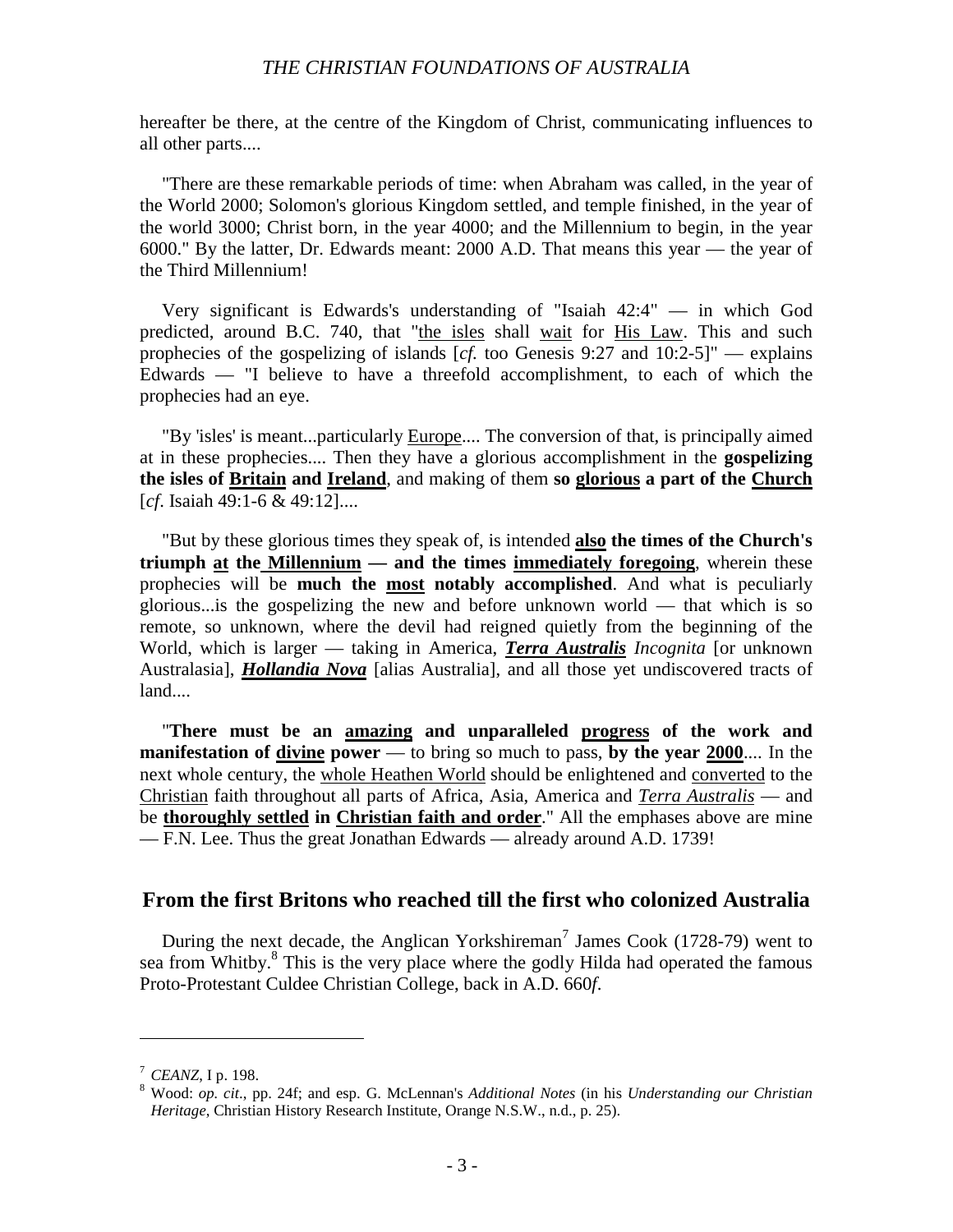In 1755, Cook joined the Royal Navy. There, when a captain, he never allowed profanity on board. There, he encouraged his men to wear clean clothes at divine worship on Sundays. Captain Cook's wife gave him a prayer-book, from which he named several places discovered on significant days — such as the Whitsundays, Trinity Bay, and the Pentecost Islands. Their son Hugh was just about to enter the Ministry of the Word and Sacraments — when he suddenly died as a young adult.

James Cook went to Canada in 1758, where he soon showed marvellous skill in mapmaking. By 1768 he was sailing to explore the South Pacific. In 1770, he annexed both the North Island and the South Island of New Zealand for Britain; discovered the east coast of Australia; sailed through the Great Barrier Reef opposite Queensland; and hoisted the British flag on Possession Island off Cape York, claiming the whole of the eastern coast of Australia for Britain. Accordingly, it is from no later than that very moment onward — that British Common Law began to operate 'Down Under.'

During his second voyage (1772-75), Captain Cook almost circumnavigated the World. This time, he bypassed the southern coast of Australia even south of the Antarctic Circle. After exploring the South Pacific, during 1777 he landed in Tasmania (thereby asserting Britain's authority there too). Therafter, he continued to chart the Pacific — and died during 1779 in Hawaii. That place, though now a Republic and part of the U.S.A., still brandishes Britain's Union Jack in the top left-hand corner of its own State Flag, to this very day.

The next year, 1780, the great British Jurist Sir William Blackstone died. This was just three years after Captain Cook had visited Tasmania — and only eight years before the establishment of the first permanent British Common Law Colony in Australia.

Well does University of Queensland Law Professor R.D. Lumb declare in his valuable book *Australian Constitutionalism*<sup>9</sup> that it was left to Solicitor-General Sir William Blackstone — a Judge, Scholar and Parliamentarian — to portray the operation of the rights of *Magna Carta*. Indeed, it is beyond doubt that they were certainly the rights of eighteenth-century Englishmen — including those who from then on would settle in Australia.

Professor Lumb further explains that the "liberties of Englishmen" were considered to flow from the Common Law, as confirmed by *Magna Carta*. Blackstone considered that the Common Law reflected in broad outline the Natural Law which gave protection to these rights. $10$ 

Significantly, continues Lumb,<sup>11</sup> Blackstone's *Commentaries* were published in 1765. That was less than a decade before Captain Cook proclaimed His Majesty's sovereignty over the Eastern Coast of Australia, and just a little more than twenty years before English Colonists permanently set foot on Australian soil. Blackstone's general outline of

<sup>9</sup> R.D. Lumb: *Australian Constitutionalism*, Butterworths, Brisbane, 1983, pp. 24. <sup>10</sup> W. Blackstone: *Commentaries*, Bk I, Ch 1, pp. 121 *et seq*. <sup>11</sup> *Op. cit.*, p. 25.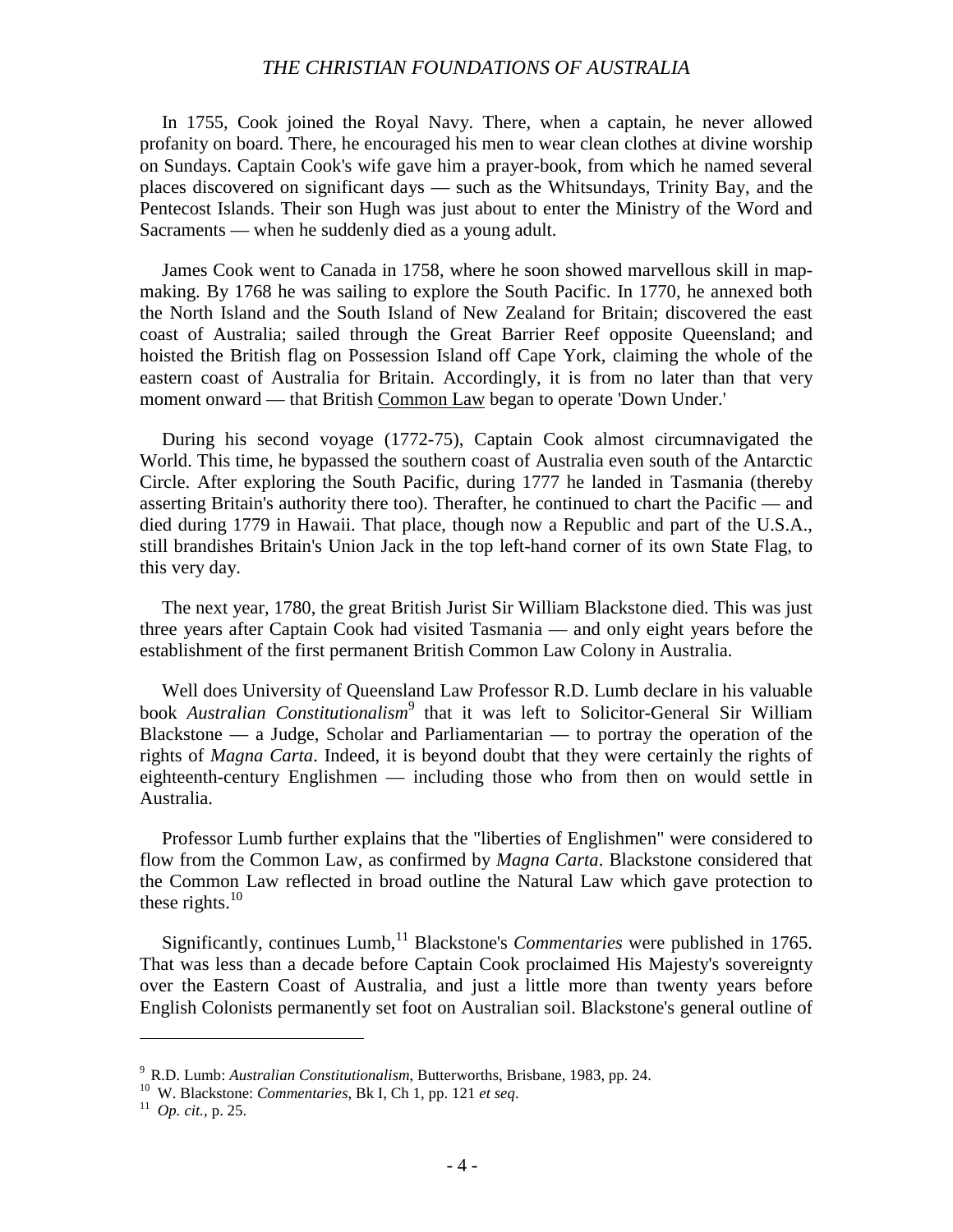the constitution and laws of England was to influence profoundly the understanding of these laws in the Australian Colonies. For they were to adopt the principles embodied therein — the principles of the Common Law.

#### **The beginning of the transportation of convicts to Australia**

Events in America now had an interesting impact on Australia. Right after the outbreak of the American War for Independence in 1776, it was no longer possible for Britain to continue sending many of her convicts there — where the American settlers had been buying their services. One of the American Loyalists, Magra (or Matra), had been with Captain Cook in Eastern Australia. So in 1779, it was suggested that American Loyalists faithful to Britain during the 1776*f* War for American Independence be sent to New South Wales — together with soldiers and Britain's accumulating convicts.<sup>12</sup>

The convicts sent to Australia in 1788, were a very mixed group. Many were poachers (similar to Jean Valjean in Victor Hugo's *Les Miserables*), who stole food to feed their starving families.

Many others were petty offenders, including women and children. A naval surgeon, William Redfern, who was transported because when nineteen he gave friendly advice to some mutineers — later became one of the best doctors in Sydney. An elderly scholar, transported for cheating the Post Office of tenpence in order to oblige a fellow clergyman — at length became Sydney's leading Schoolmaster. Early governors of New South Wales testified that many of the convicts were as well-behaved and hard-working as freemen.

Among the convicts, there were also political prisoners. Such included the "Scottish Martyrs" — who were transported for urging that Scots be given more influence in the British Parliament. Hundreds of Irishmen were transported for similar offences, sometimes religiously motivated by a hearty papal dislike of Britain's Protestant Monarchy. For similar reasons, a hundred French Canadians were transported 'Down Under' in 1839*f*.

Later, also many Scottish Presbyterians arrived as free settlers. Whether bond or free, with so many Irish Romanists and Scottish Presbyterians — the Celtic contribution to Australia *vis-a-vis* the English element, was thus very pronounced.

Yet there were many convicts and some free settlers too from England — in addition to the English soldiers who maintained law and order. Also banished to Australia were many labour agitators who had tried to organize workmen into unions in Britain. Some from Tolpuddle in Dorsetshire were the best known of those in this category.

Finally, there were also felons such as thieves and murderers. These are they whom New South Wales Governor Phillip called "complete rascals" and "the most infamous of

<sup>12</sup> Wood: *op. cit*., pp. 36*f*.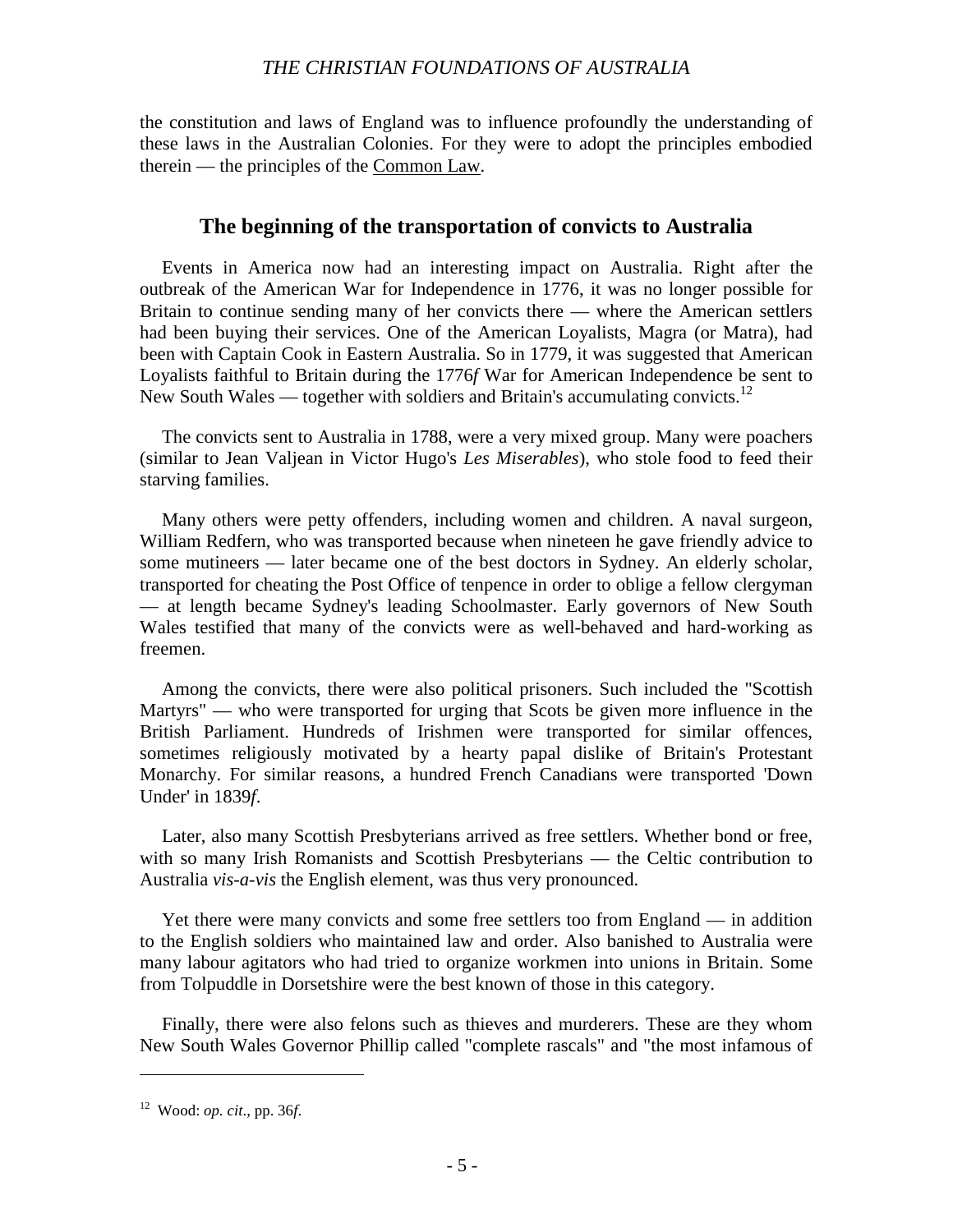mankind." This was a very small fraction of the original settlers. For till about 1790, most perpetrators of capital crimes were executed according to the Common Law — in England.

Indeed, perhaps a little euphemistically, eyewitness Henry Gordon wrote about the very first Australian convicts: "The convicts generally had much on which to ruminate.... They are generally not vicious criminals (not one of them has been sent here for murder or rape), but the vast majority are thieves who would have no qualms about lifting the odd chicken.."<sup>13</sup>

However, with the rise of socialism in Britain — especially following the abolition of slavery throughout the British Empire in 1833 — many felons were no longer executed, but instead sent to New South Wales. Fortunately, however, there was by then a big free population in Australia — as well as many Emancipists (alias convicts pardoned by the Colonial Governor). Consequently, the influence there of the bad qualities of the new waves of convict-immigrants — was minimal. $^{14}$ 

A lot of violence in Australia was held in check by the vigorous — and sometimes not sufficiently merciful — application of much of the Common Law. Too, the early governors had great power to affect the life of a convict. Thus, many fared well under Governor Macquarie (who was a very humane Presbyterian).

Indeed, such as behaved themselves and were diligent — like the enterprising one who painted beautiful artifacts for churches — were advanced and given preferential treatment. In general, convicts who became obedient and well-behaved — would usually win freedom and happiness before those who constantly rebelled and then committed fresh crimes.15

There was also the influence of Christianity. Already in 1786, the very evangelical Minister Rev. Richard Johns(t)on was offered the Chaplaincy of New South Wales and took Bibles and Psalters to Australia. When the First Fleet arrived at Botany Bay in 1788 to establish the first British Colony in Australia — Governor Phillip, an eminently fair and impartial person, upheld the **Bible's Decalogue** especially in **public life**. Indeed, even Ken Edwards writes of the Governor, Captain Arthur Phillip: "He remained determined to bring the Aborigines the gifts of civilization — agriculture for this life, and Church of England doctrine for the next."<sup>16</sup>

<sup>13</sup> *Time Australia 1788-1792*, pub. 1987, p. 20. <sup>14</sup> *Op. cit*., pp. 39 & 46*f*. <sup>15</sup> *Op. cit.* pp. 49-51. <sup>16</sup> *Ib*., p. 29.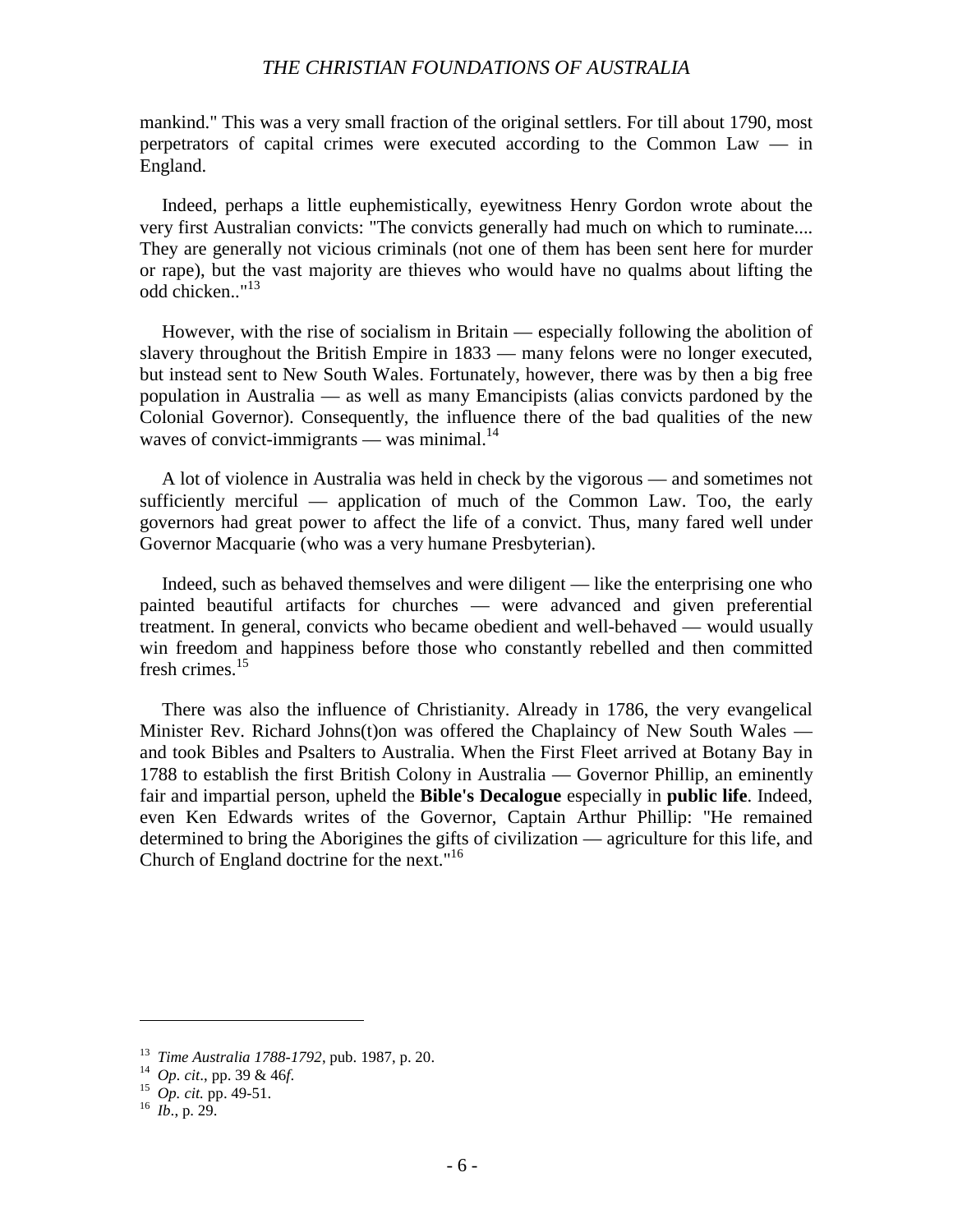# **The Britons brought the Bible and their Biblical Common Law to Australia**

Rev. Johnson had been recommended to the Home Office by the Society for the Propagation of the Gospel. His sponsors trusted that as Chaplain to New South Wales he would prove a blessing to lost creatures, and hasten the coming of that day when the wilderness became a fruitful field — when the heathen would put off their savageness, and put on the graces of the Spirit.

In addition to Bibles, Books of Common Prayer and Psalters — Johnson took with him Kettlewell's offices for the penitent. He also had supplies of copies of exercises against lying; of cautions to profane swearers; of many exhortations to chastity; and of dissuasions from stealing. He set sail for Australia with the most fervent wishes from the Board of the Society — that the divine blessing might go with him.

Thus Australia's renowned historian, even the crypto-Marxist Professor Manning Clark.17 Very significantly, all of the above are closely intermeshed with the upholding of the **Common Law** and its **Deuteronomic Decalogue**.

On the second Sunday after leaving Britain, Johnson preached on the ship to the convicts against swearing. For days thereafter, they refrained from coarseness.

After their arrival in Australia, on Sunday 3rd February 1788, Johnson preached his first sermon 'Down Under.' His congregation consisted of soldiers and convicts.

He preached from Psalm 116:12*f*. "What shall I render unto the Lord for all His benefits toward me? I will take the cup of salvation, and call upon the Name of the Lord! I will pay my vows unto the Lord now!"

### **Australia's first and indeed sole dayschools were Christian dayschools**

Rev. Richard Johnson organized the first schools in Australia. They were Christian academies, and preceded the many denominational schools which followed. Only in 1848 were state schools established, paid for entirely by the Government. At the same time, however, even thereafter the Government still continued to help the older church schools — and does so throughout Australia, even today.<sup>18</sup>

The 1798 *Rules or Articles to be Observed Respecting the School at Sydney* — laid down by Rev. Johnson and now kept in the archives of the Society for the Propagation of the Gospel which sent him to Australia — are full of instruction. Among other things, they provide<sup>19</sup> that:

<sup>17</sup> *Op. cit.*, I p. 75. <sup>18</sup> Wood: *op. cit.*, p. 335.

<sup>19</sup> Cited in McLennan's *op. cit.*, p. 26.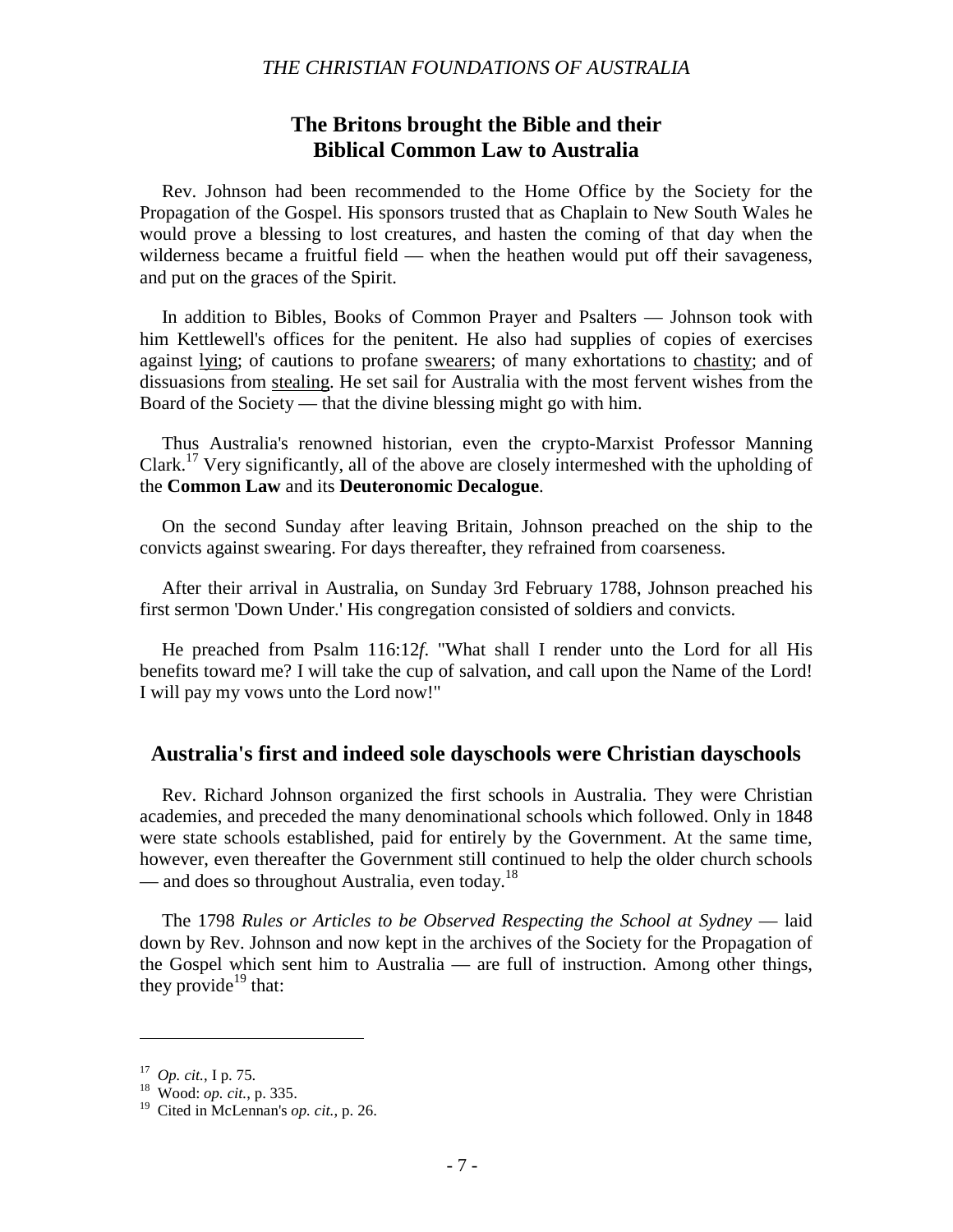"Any child or children guilty of swearing, lying, stealing or any other idle or wicked habit at school are to undergo such punishment as the master (first acquainting Mr. Johnson with the crime and having his concurrence) shall think proper to inflict. If after frequent correction no reformation be effected, that child [is] to be turned from school.

"All children belonging to this school are regularly to attend public worship on the Sabbath Day (except upon necessary and proper occasions they may be prevented) and to appear clean and decent. The different masters, two at least, [are] likewise to attend; to mark those that are absent; and to report the same to Mr. Johnson on Monday morning.

"The children to be catechized and to sing one of Dr. Watt's *Hymns for Children* every Sunday forenoon, and to be catechized at Church at such times as [Rev.] Mr. Johnson or the clergyman officiating may find convenient. Such parents as neglect or refuse to send their children [are] to be thus instructed, [and] to be deprived of the privilege of the school."

Hence, already in 1792, Johnson reported that schools had been opened in Sydney and Parramatta — as well as on Norfolk Island. There, children were instructed in religion and morality — as well as in reading, writing and arithmetic. Many were the children of criminals. Each Christmas, the scholars were examined by the governor; given a suit of clothing; and addressed on the desirability of acquiring a moral and religious education which imparted a sense of duty to their country and to God.<sup>20</sup>

On his second Sunday in Australia, Johnson performed fourteen weddings. Then, three days later, Governor Phillip swore on the Bible before the Judge Advocate: "I, Arthur Phillip, do declare that I do believe that there is not any transubstantiation in the Sacrament of the Lord's Supper." Next Sunday the latter was celebrated. $21$ 

Governor Phillip nevertheless granted full liberty of conscience, and also the free exercise of all modes of religious worship not prohibited by law. Significantly, however — thus Professor Clark<sup>22</sup> — Phillip was to cause the laws against blasphemy, profaneness, adultery, fornication, polygamy, incest, profanation of the Lord's Day, swearing and drunkenness to be executed rigorously. Too, he saw to it that the *Book of Common Prayer* as by law established be read each Sunday.

When Phillip left New South Wales in 1792, his remaining Lieutenant-Governor — Major Francis Grose — almost wrecked the Colony. He allowed undisciplined soldiers to run riot; farmed out convicts to his military friends at government expense; cancelled all of Phillip's orderly regulations; and permitted if not promoted the beginning of the rum trade.

Fortunately, Grose was soon replaced by John Hunter — an honest and well-meaning Scot, who promptly encouraged the convicts to attend church services. New Governor

<sup>20</sup> Clark: *op. cit.*, I pp. 257-59. <sup>21</sup> *Ib.*, I pp. 83 & 87 & 89. <sup>22</sup> As cited by McLennan in his *op. cit.*, p. 9.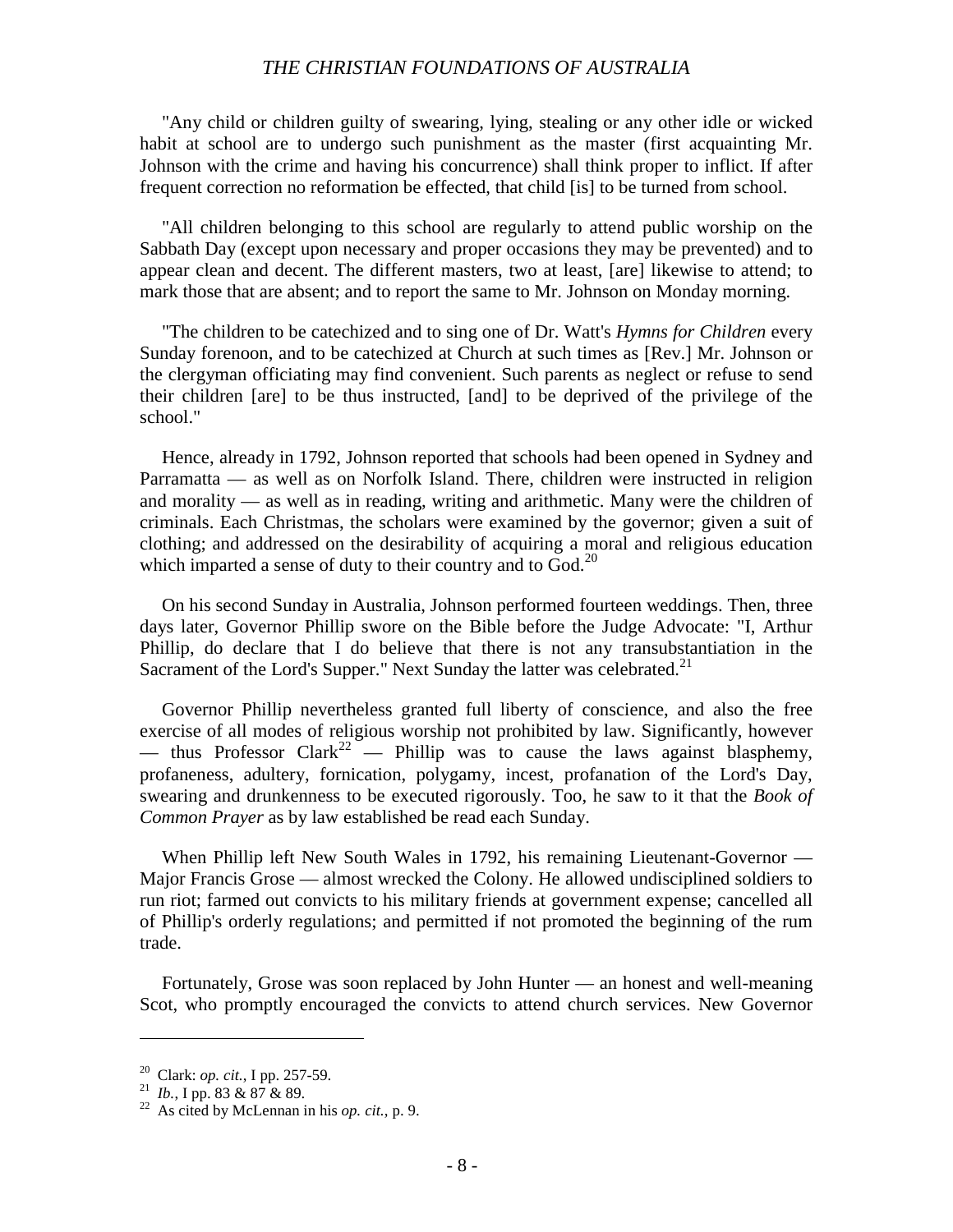Hunter did everything he could to promote public morality. He set up anew the law courts which Grose had destroyed, and made it plain that soldiers were not above the law.<sup>23</sup> He believed such soldiers as had broken the law were, if anything, worse than the convicts and were henceforth themselves to be treated with the appropriate righteous severity. The assistant chaplain — the evangelical Rev. Samuel Marsden — himself accepted the position of civil magistrate from the Colony's new governor. Hunter himself looked to Providence for support — and wrote and spoke of Christ as his Saviour.<sup>24</sup> The seed as it were sown by Jonathan Edwards — now began to grow!

Now not just Governor Hunter and Reverend Marsden but also the fledgling *Sydney Gazette* taught its readers to detect the divine plan in all human events. There, Marsden reminded them in a sermon that while in the sight of the unwise the decision to found a settlement at Botany Bay in Australia was motivated by the need to find a receptacle for the criminal population of Britain — He Who governed the Universe had had another object in view. God had provoked the Americans against the English in 1776, because the time had drawn near for the poor Heathen Nations of the South Seas to be favoured with the knowledge of Divine Revelation. Thus Manning Clark.<sup>25</sup>

To illustrate Marsden's faith in the future, here are excerpts from two of his letters. One dates from 1796, and the other from 1811.

In 1796, Rev. Marsden wrote to a lady: "It is an unspeakable happiness to see the kind hand of Providence superintending all our ways.... I have much to occupy my time, and a great variety of duties to perform. I am a gardener, a farmer, a magistrate and a minister — so that when one duty does not call me, another always does....

"It is my opinion that God will ere long visit New South Wales with His heavenly grace. Out of these stones, He will raise up children unto Abraham. There has not been any shaking yet among the dry bones — but the son of man is commanded to prophesy, and I hope by and by the Lord will command the wind to blow. Stir up Thy strength, O God, and come amongst us!"<sup>26</sup>

Then again, on 26th November 1811, Rev. Marsden wrote: $27$  "I have sent to England four to five thousand pounds of wool. This will be the beginning of the commerce of this New World. Many think nothing of these things now. They cannot see any advantage to be derived to them, their children, or this settlement — by improving the fleeces of our sheep. But I anticipate immense national wealth to spring from this source of commerce....

"It is our duty to leave future events to the wisdom of Him Who knows all things from the beginning — and to act for the present moment. My views may be too extended —

<sup>&</sup>lt;sup>23</sup> Wood: *op. cit.*, pp. 54*f.*<br><sup>24</sup> Clark: *op. cit.*, I pp. 142*f.*<br><sup>25</sup> *Ib.*, p. 256.<br><sup>26</sup> Cited in McLennan's *op. cit.*, p. 27.<br><sup>27</sup> *Ib.*, p. 28.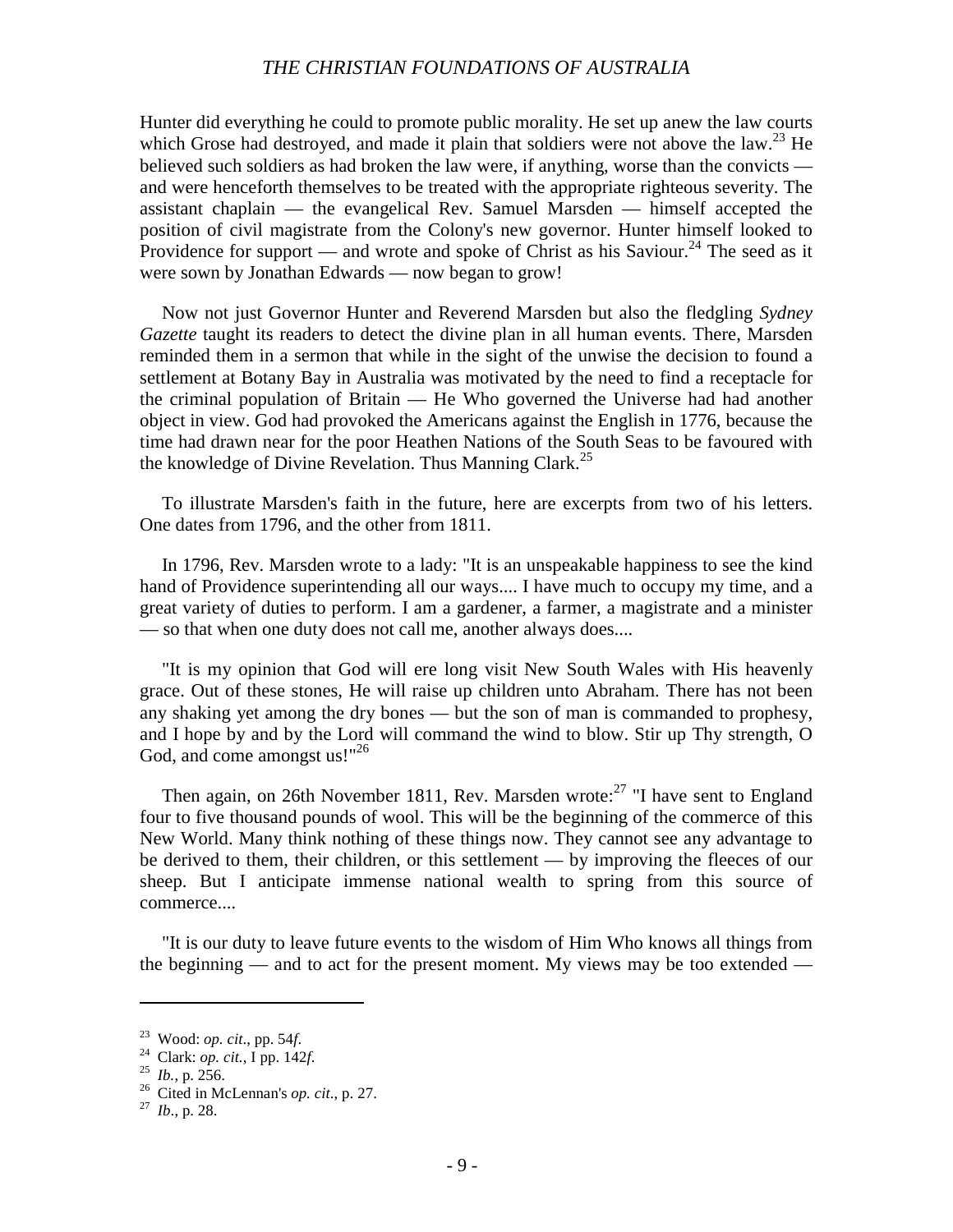when they anticipate the greatness and wealth of this country in future, the civilizing of the surrounding savage nations and the cultivation of their islands.... This will add greatly to...civilization and comfort, and prepare the way for greater blessings!"

# **The godly Governors of New South Wales Lauchlin Macquarie and Thomas Brisbane**

In 1809, New South Wales's next Governor (Lauchlin Macquarie) and his new Judge-Advocate (Ellis Bent) had sailed for Australia. On the first Sunday of the voyage, the Protestant Bent read prayers publically.

Later, in Australia, Judge-Advocate Ellis Bent would remind the guilty in his Courtroom of the connection between the law and morality. Thus, when sentencing Terence Flynn to death for murder, Bent admonished him to repent — and to prepare himself speedily for the eternal world into which he would soon be despatched.<sup>28</sup>

Governor Lauchlin Macquarie himself was from the Outer Hebrides; a famous colonel of the 73rd Highland Regiment;<sup>29</sup> and a dedicated Presbyterian. He promoted both Christian dayschools and chaplains — and also the Bible Society, and Christian Sunday School.

Of Macquarie, even the agnostic History Professor Manning Clark concedes<sup>30</sup> that in order to instruct the rising generation in those principles which he believed could alone render them dutiful and useful members of society and good Christians — he established several schools in Sydney and the subordinate settlements. Within a few months he wanted chaplains of respectable, good and pious character to minister to the people who were dispersed over the country.

Macquarie issued an order that convicts of all religious persuasions must attend divine worship on Sundays, with instructions to the constables to arrest all vagrants on the sabbath and to commit to gaol all people drinking or rioting in disorderly houses during the hours of divine service. On the first Sunday of compulsory church for the convicts, Macquarie attended their service in person — when he was pleased to bestow the highest commendation upon the whole convict body for their clean and neat appearance.

<sup>28</sup> *Ib*., pp. 265*f* & 257.

<sup>29</sup> Wood: *op. cit*., p. 81. <sup>30</sup> Clark: *op. cit.*, I p. 269 & 280*f*.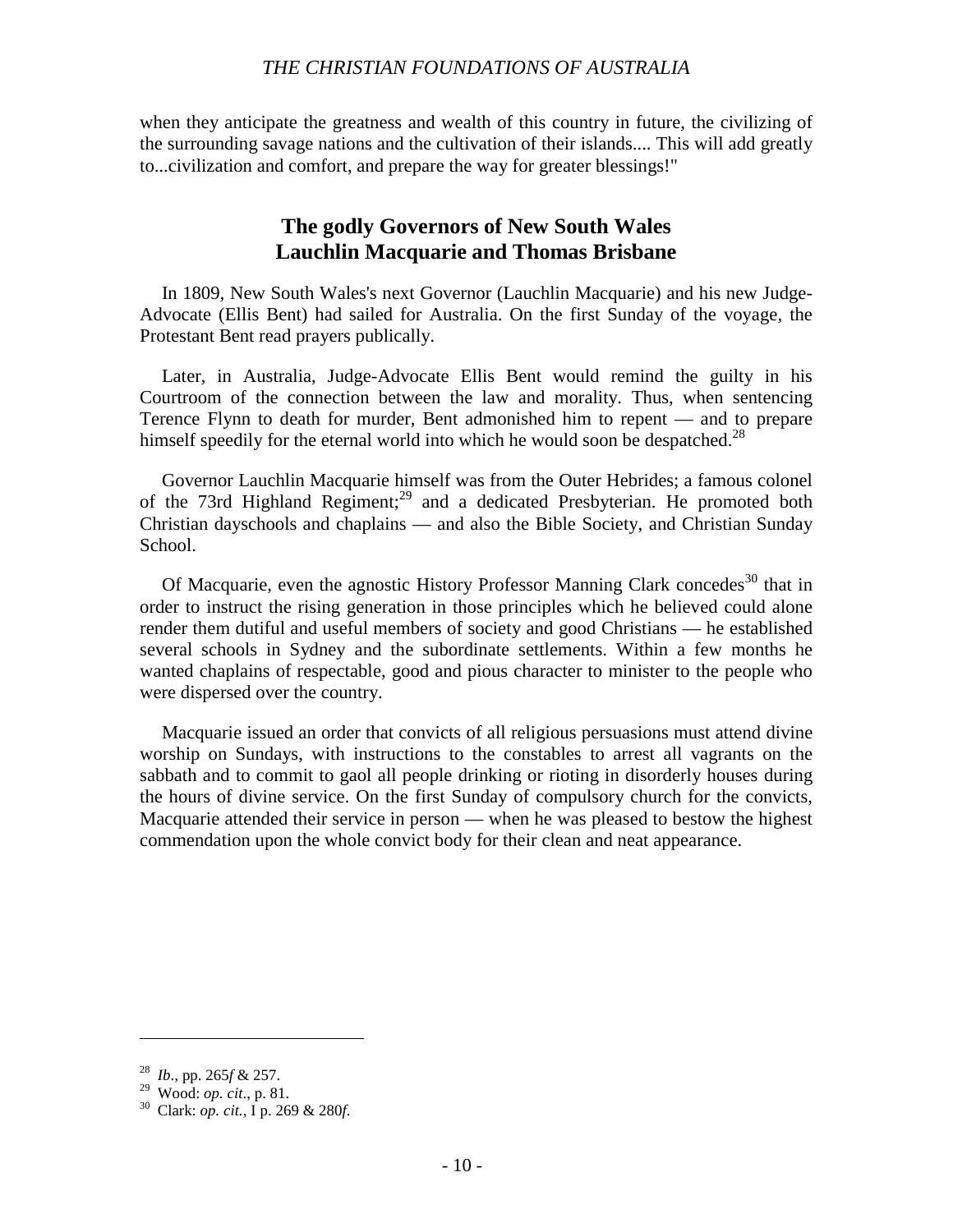Governor Macquarie then continued with unflagging zeal to promote the moral wellbeing of the inhabitants, explains Manning Clark. He built school-houses, believing that the establishment of respectable clergymen and schoolmasters greatly contributed to the morals of the lower orders of the people, and to the implanting of religious principles in the minds of the rising generation. The children in the settlements of New South Wales and its dependencies were encouraged to attend Sunday School, where they sang the words:

> 'Happy the child whose tender years receive instruction well; who hates the sinner's path, and fears the road that leads to hell!'

Lauchlin Macquarie was succeeded in 1821 by Governor Sir Thomas Brisbane. He too was a Scot; a graduate of the University of Edinburgh; an avid mathematician; and a keen astronomer. According to Manning Clark, $31$  from the earliest days Brisbane had lifted up his eyes toward the Heavens in more senses than one. Those who judged by appearances and what a man gave out about himself — took him as a Christian, a scholar and a gentleman.

For his mind was set on the heavenly prize — for that peace which the world could neither give nor take away. His greatest interest in life was that when the actions of all men were weighed in the balance of eternal doom — his would not be found altogether wanting. Each week he renewed his covenant to be the Lord's, to all eternity.

For him, an immortal soul was the unspeakable object of value in human life. He, through the merits of Jesus Christ, would be freely forgiven for all the sins of his life. His maxim was *nil desperandum; auspice Deo* (never despair; aspire to God)! Thus he hoped to give satisfaction to all classes, and see them reconciled.

#### **The first colonization of Tasmania not with revelry but with worship**

In 1804 the Lieutenant-Governor of New South Wales had authorized the settlement of Tasmania. Historian Clark explains<sup>32</sup> that the landing was not celebrated by the drinking and the festivities which had marked the arrival at Sydney. At ten o'clock on the Sunday morning the military, convicts, settlers, officers and the Lieutenant-Governor all assembled to hear the Reverend Knopwood read divine service, preach on the prosperity of the new settlement, and pray to God for a blessing upon the increase of it.

It seems that the 1824f Lieutenant-Governor of Tasmania, George Arthur, had become a Christian some ten years earlier — when in Honduras in 1814. In the words of the rather cynical agnostic Manning Clark:<sup>33</sup>

<sup>31</sup> *Ib.*, II pp. 21-23. <sup>32</sup> *Ib.*, I p. 193. <sup>33</sup> *Ib*., II p. 110.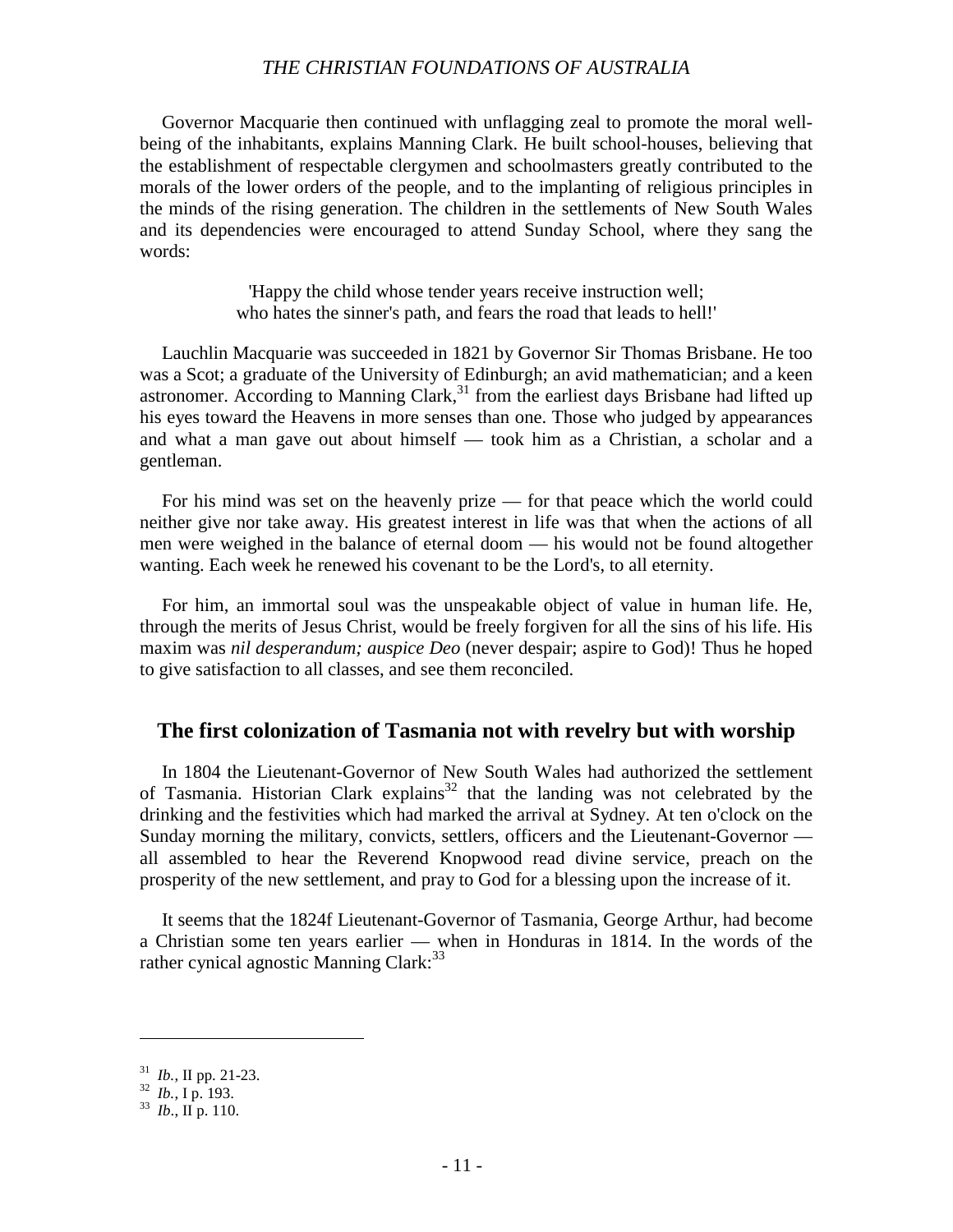"Then, while reading the Scriptures he had begun to be weighed down with guilt for a detestable sin against his most Holy Maker, and to know that the heart of every man was desperately wicked and altogether in enmity with God. Happily for him, in the midst of this conviction and abasement, it had pleased God to convey to his soul the most cheering reflections. In Honduras, he had read of the all-sufficient atonement by Christ; and had become perfectly tranquil, perfectly cheerful and perfectly happy. Through the free grace of God, he had come to believe he would one day enter into eternal life."

A decade after Arthur's experience in Honduras, the Legal Adviser in the British Colonial Office was the powerful evangelical James Stephen. According to Manning Clark,  $34$  even then Stephen thought of Benthamism as a subtle enemy of Christianity.

Early in 1824, Stephen told the appointed Lieutenant-Governor of Van Diemen's Land, George Arthur, that he had an opportunity to make Tasmania a branch of a great and powerful nation which must exercise a mighty influence for good or evil over a vast region of the Earth. He told him of the importance of his mission to establish a Christian, virtuous and enlightened State in the centre of the Eastern Hemisphere and within reach of the Chinese, Hindu and Mohammedan nations which surrounded him. The problem was how to render it Christian, virtuous and enlightened. Jonathan Edwards rides again!

#### **Modified British Common Law the only legal system in Australia**

Now already in 1765, Blackstone had pointed out<sup>35</sup> that British settlers in a previouslyunsettled territory bring with them as much of the English Common Law as is applicable to the condition of the new colony. The same applies to a previously-inhabited region with no proclaimed system of law over that region — when neither conquered nor acquired by Britain from another political power (such as France or Holland).

Yet sometimes Britain acquired or conquered from another political power a previously-settled region which at that time already had its own previously-proclaimed system of law. In suchlike situations, the British settlers there became subject to that previously-proclaimed system (such as French Law or Dutch Law).

The-then British Antarctica, Norfolk Island and Pitcairn Island — all of them today parts of the Commonwealth of Australia as the World;s biggest country (after Russia) were and are good examples of previously-unsettled territories — so that British settlements there are subject only to British Common Law. Colonial New England in America and Colonial New South Wales in Australia, however, are examples of regions indeed previously inhabited (*viz*. by unconfederated nomadic tribes with no common legal system).

Yet American New England and Australian New South Wales were neither conquered nor even acquired from another political power. British settlers there were subject only to

<sup>34</sup> *Op. cit.*, II pp. 83 (*cf.* 327) & 110. <sup>35</sup> *Comm.*, I p. 107.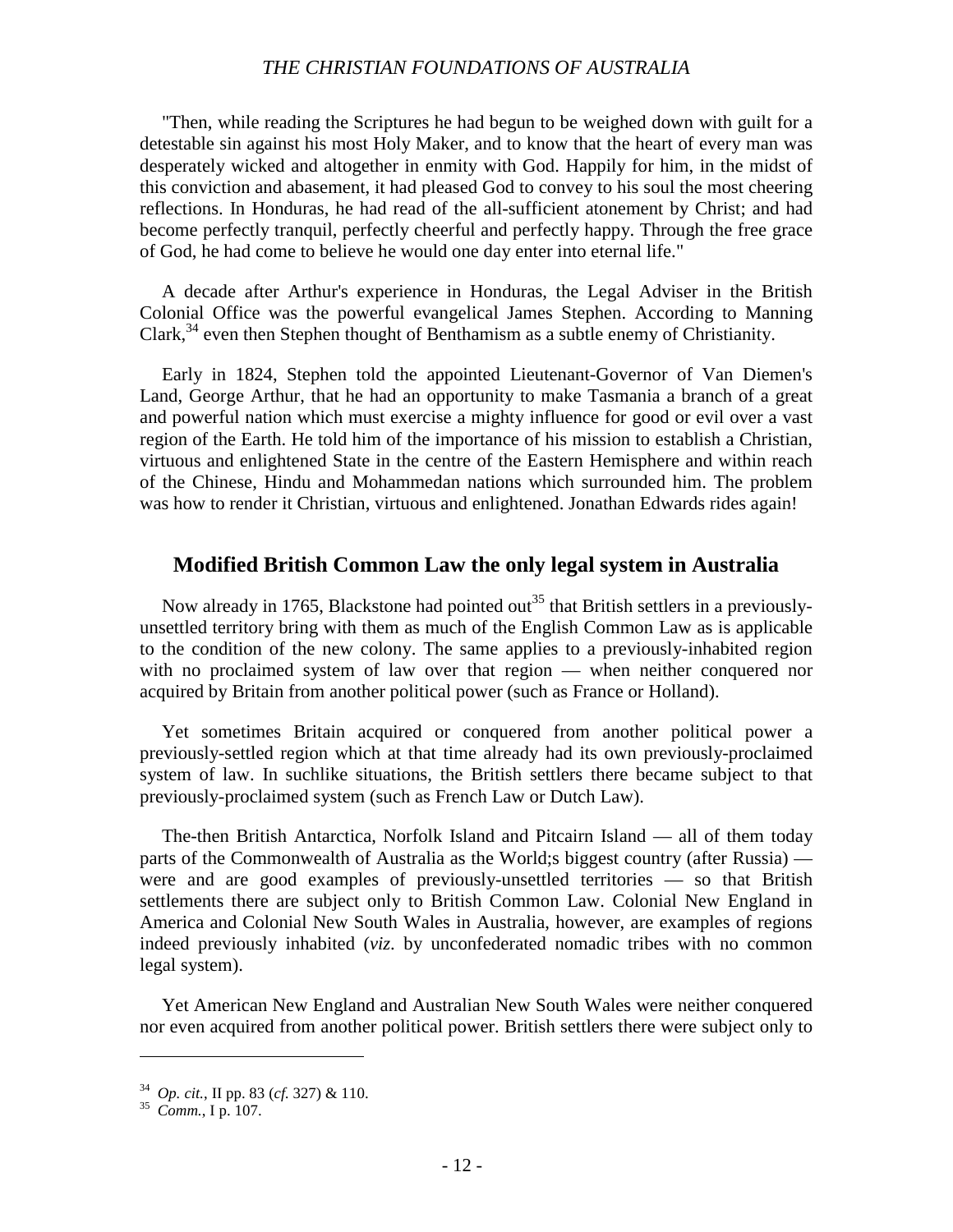British Common Law — and indeed also only to as much of it as was applicable to those Colonies.

Britain did not conquer Australia from "another power" such as France or Holland (thus William Blackstone). Nor did Britain conquer Australia from land-holding native peoples. Indeed, Britain could not possibly have done so — for none of the native tribes of Australia then either kept cattle, or planted crops, or held land. Britain merely settled Australia at a time when that land-mass contained only very sparse numbers of small and peregrinatory tribal clans.

The whole medley of so-called "aboriginal" Amerindian tribes in America before 1620, and also of so-called "aboriginal" tribes in Australia before 1788 — and, yet earlier, of pre-'aboriginal' negrito tribes of (Black Tasmanian) Mimi people previously on the Australian Mainland — do not at all constitute what Blackstone called "another power." Nor did such a whole medley of tribes in Australia ever have one previouslyproclaimed system of law over a fixed discrete territory — all modern anti-colonial revisionists notwithstanding.<sup>36</sup>

Now Britain set up a Legislative Council for New South Wales in 1823. At the time, the latter still included what subsequently became the separate States of Tasmania, Victoria, Queensland and a large part of South Australia and the Northern Territory.

Throughout that whole region, modified British Common Law alone then held sway — and still does. This is so for at least four reasons.

First, because Captain James Cook on Possession Island (just North of the Northernmost point in Queensland) on 22nd August 1770 took possession for Britain of the whole of the Eastern Coast — right down to the 38th Degree South Latitude.

Second, because Governor Phillip claimed the 135th Degree East Longitude — as the westernmost boundary of the Colony in 1786.

Third, because New South Wales Governor Phillip's 1787 jurisdiction included Tasmania — over which the British flag was hoisted even before its first colonization in 1803f.

Fourth, all of these 1770-87 events transpired before the establishment of Britain's first colony within Australia.<sup>37</sup> That latter event occurred only in 1788.

In 1823, a Legislative Council in New South Wales was set up by Act of the British Parliament — giving that Council power to make any laws consistent with those of

<sup>36</sup> M.J. Detmold's book *The Australian Commonwealth*, 1985, ch. 4. <sup>37</sup> Wood: *op. cit.*, p. 258.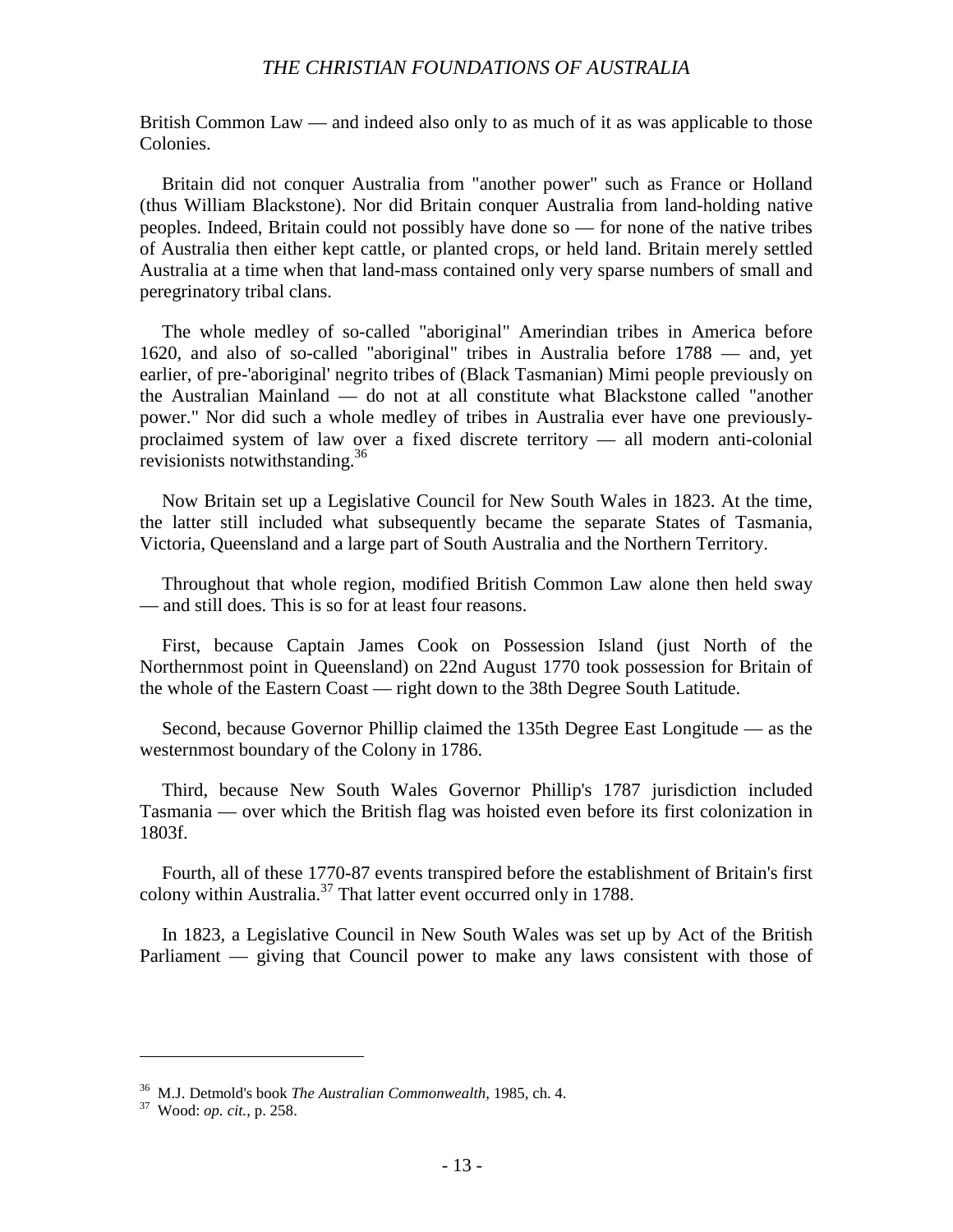England. It set up a system of law courts on the English model, allowing some cases to be tried by jury. However, convicts and emancipists were not allowed to be jurymen.<sup>38</sup>

Now the power to make new laws for the Colony was vested not in the king but in Parliament.<sup>39</sup> This means that in Australia the Crown (as distinct from Parliament) could not legislate by royal prerogative with respect to New South Wales (as a settled colony) in the way that it lawfully could do as regards conquered territories.

This important fact itself largely secured **the rule of law**. 40 Had the New South Wales Legislature not itself been set up in 1823 with power to legislate, the Church of England would have continued to enjoy also in New South Wales the preferred status which it then had and still has in England. However, even with the setting up of the New South Wales Legislature in 1823, **the dominant significance of the Christian religion within the Colony continued.**<sup>41</sup> See the 1948 case of *Wylde* v. Attorney-General.<sup>42</sup>

# **The great influence in Australia of the renowned Presbyterian Rev. Dr. Lang**

Already from 1823 onward, the tremendous political and religious and social influence in Australia of the famous Presbyterian Minister Rev. Dr. John Dunmore Lang should be noted. A Scot by birth and a graduate of the University of Glasgow, he had been influenced by the famous leading Evangelicals Thomas Chalmers and Rev. Professor Dr. Stevenson Macgill.<sup>43</sup>

Lang arrived in Sydney during 1823. He believed profoundly that the character of a nation is determined by that of the people. So he bent himself to secure immigrants in whom religion, education and industry would be displayed. $44$ 

In 1831, Lang established a family emigration scheme. He urged Brisbane Town to establish a *Constitution*, with convicts not welcome. He recruited Ministers from Europe for what is now Queensland. In 1833  $\&$  1836, he was in Britain and appealed to the Church in Germany for Missionaries to seek the conversion of native Black Australians — the so-called 'Aboriginees' of Moreton Bay near Brisbane. The Mission was planted at Zion's Hill, near Nundah.

Indeed, it soon came to pass that the penal settlement near Brisbane was closed down and the last convicts evacuated. The area was opened up to free immigrants, from 1842

<sup>&</sup>lt;sup>38</sup> *Ib.*, p. 101.<br><sup>39</sup> E.C.S. Wade & O.G. Phillips: *Constitutional Law*,  $6^{th}$  ed., p. 390, n. 2.

<sup>&</sup>lt;sup>40</sup> D.P. O'Connell & A. Riordan: *Opinions on Imperial Constitutional Law*, 1971.<br><sup>41</sup> A.C. Castles: *An Australian Legal History*. 1982, pp. 46 & 67*f*.<br><sup>42</sup> Wylde v. Attorney-General (1948) 78 C.L.R. 224 & 257 per Lath Vic., 1989, p. 34. <sup>44</sup> R. Bardon: *Centenary History of the Presbyterian Church of Queensland, 1849 - 1949*, Brisbane, Smith

<sup>&</sup>amp; Patterson, 1949, pp. 12*f*. See too art. *Lang, John Dunmore* (in *CEANZ* I:546).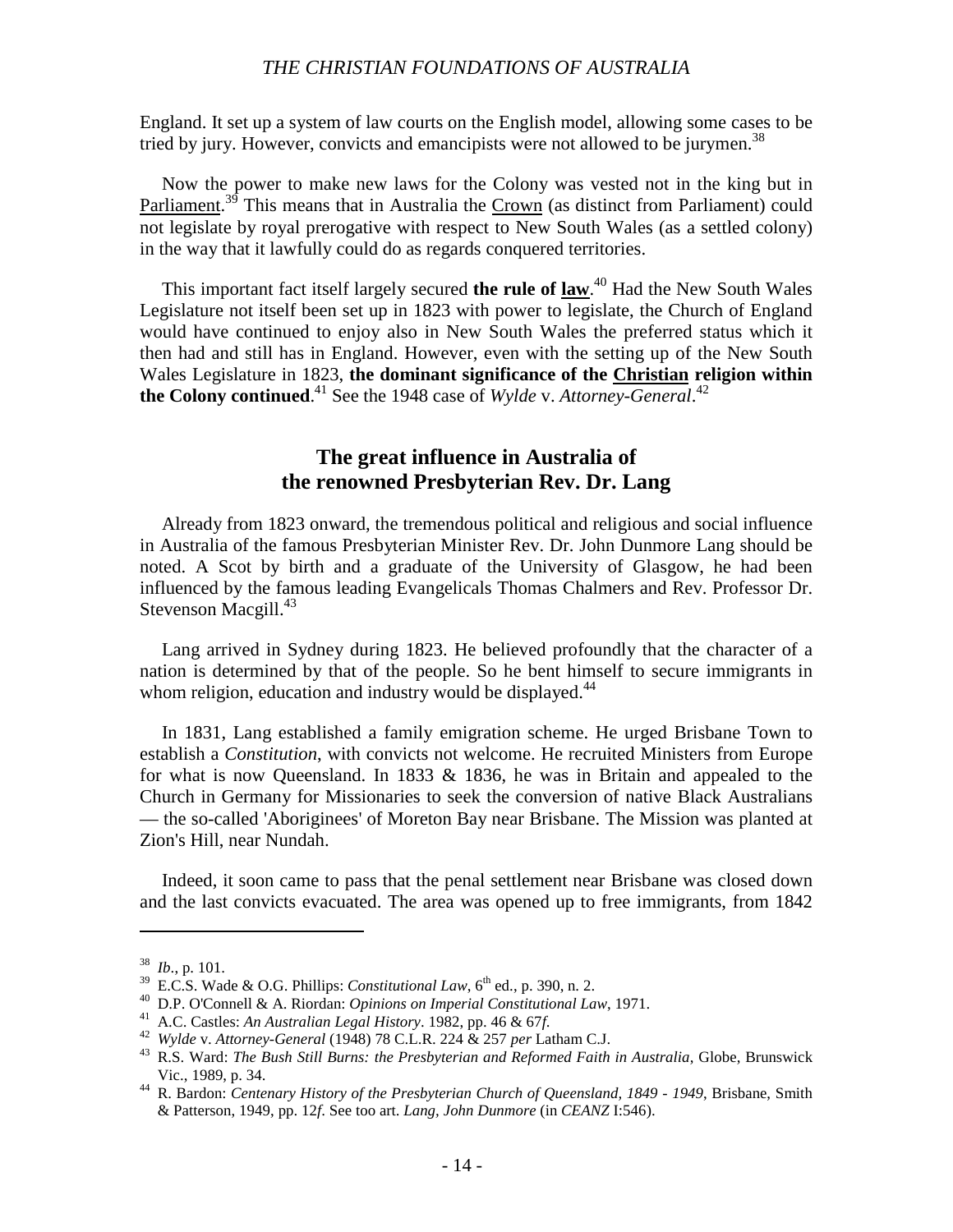onward. Then, even when there were still less than three thousand Whites in the region, Lang preached in Ipswich (Queensland) in 1845: "Give me the apostolic practice, and men who will exemplify it thoroughly in their own character as the only specific for the moral welfare and advancement of this colony!"

Lang wanted decentralization. He advocated not only colonial rule within Australia, free from central rule based in London — but he also advocated local rule for the rural and other areas of Australia, such as Victoria, away from that of metropolitan Sydney. In 1847, Lang suggested that Northeast Australia secede from New South Wales and be called Cooksland. This largely came to pass in 1859-62, with the creation of Queensland.

Lang was a strong Scottish Nationalist and admirer of the United States — yet he was no way Anti-British. He also advocated independence for the whole of Australia. That too came to pass, in its final form, with the *Statute of Westminster*<sup>45</sup> in 1931.

Almost everyone who lived in the North, around Brisbane, wanted separation from New South Wales — together with self-government. Even though he was living in Sydney, Rev. Dr. Lang agreed. He had established the Presbyterian Church 'Down Under'; founded a Presbyterian School; encouraged the immigration of Scottish Presbyterians to Australia; edited a newspaper; deeply influenced New South Wales politics; and helped win governmental independence from New South Wales for Victoria. Now, he would do the same for Queensland.

Queensland, then with a civilized population of but 25 000, was given full selfgovernment in December 1859. Its *Constitution* provided for an Assembly elected by the people, and a Council nominated by the Governor.

Very representatively, it was provided that if the Council itself twice rejected a bill passed by the Assembly — the bill might then be put straight before the people in a Referendum. Then, if the people accepted it, this would  $-$  in spite of the Council's resistance — become law in Queensland. (Recently at the end of the twentieth century, the same principle was seen in action — when in a Referendum, Queensland voters rejected a "daylight savings" scheme then being pushed by their own Queensland Government.)

Here is the instruction given to Sir George Ferguson Bowen, the first Governor of Queensland. It was enjoined in 1859, precisely when Queen Victoria established that great State and named it after herself. Her Majesty ordered:

"It is our further will and pleasure that you to the utmost of your power promote religion and education among the native inhabitants of our said Colony, or of the lands and islands thereto adjoining, and that you do especially take care to protect them in their persons and in the free enjoyment of their possessions, and that you do by all lawful means prevent and restrain all violence and injustice which may in any manner be practised or attempted against them, **and that you take such measure as may appear to**

<sup>45</sup> Wood: *op. cit*, p. 325.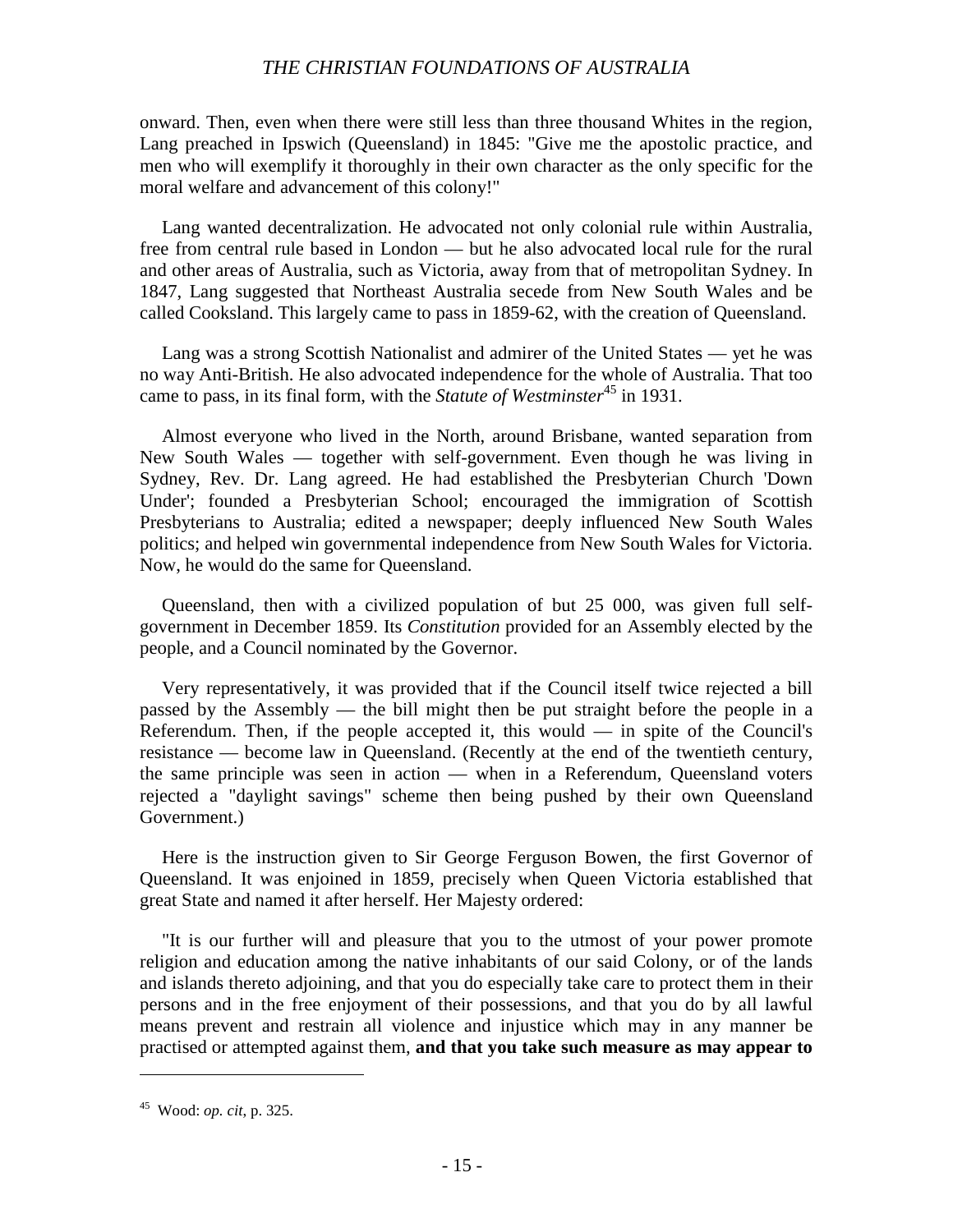**you to be necessary for their conversion to the Christian Faith** and for their advancement in civilization."46

#### **The influence of Christianity on Australian life from 1860 to 1875***f*

The increasing influence on Australia of the United States of America and its 1787 *Constitution*, became apparent from the middle of the nineteenth century onward. Yet the 1861-65 American War Between the States (the war waged by the Yankee Northerners against the Dixie Southerners) — understandably made Australians very cautious about themselves proceeding, without the utmost circumspection, towards their own independence.

With the movement toward Federation in Australia from 1860 till 1900, and with the accomplished disestablishment of Anglicanism as the "state religion" — the question as to the place of Christianity as such in the law and life of Australia inevitably needed to be addressed. Indeed, the fact that the Colonies were open equally to persons of different religions, was held in 1861 to have precluded the possibility of ecclesiastical law forming part of the received law of the Colonies. Moreover, the absence of a statutory system of ecclesiastical courts had rendered it inoperable. See the 1861 case *ex parte Rev. George King*. 47 The withdrawal of state aid to the Church of England the following year, reduced that denomination to the same basis as that of other Christians.

The British *Historians' History of the World*<sup>48</sup> states that as regards public education, all of the Australian Colonies were far in advance of the Mother Country. Some of the problems which were still agitating England at the end of the first decade of the twentieth century, were settled in Australia before the nineteenth century had entered its final quarter.

In New South Wales, systems of denominational and State-aided education were viewed by the 1866 Colonial Secretary (and later New South Wales Premier) Henry Parkes in a manner that anticipated legislation in England four years later. Facilities were given to religious denominations to give instruction in their own doctrines, with the consent of the parents of the children, in every public elementary school during one hour per day which was set apart for the purpose.

Around 1880, the Pacific began to fill up with Frenchmen and Germans. They were bent on building their own colonies all too close to Australia — especially in New Caledonia and New Guinea. A strong bulwark had to be erected against this  $-$  in Australia. So a Federal Council of Australasia was launched — by an Act of the British

<sup>46</sup> *Ib.*, pp. 211*f*. See too *Eddie Mabo & Ors.* v. *The State of Queensland*, S.C. 90/409 (Q.S.C. 1990 Vol. 14 No. 409 II:5). <sup>47</sup> *Ex parte Rev. George King* (1861) 2 Legge 1307 & 1321, *per* Wise & Dickinson JJ. at 1313. <sup>48</sup> The Times, London, 1907, 25 vols.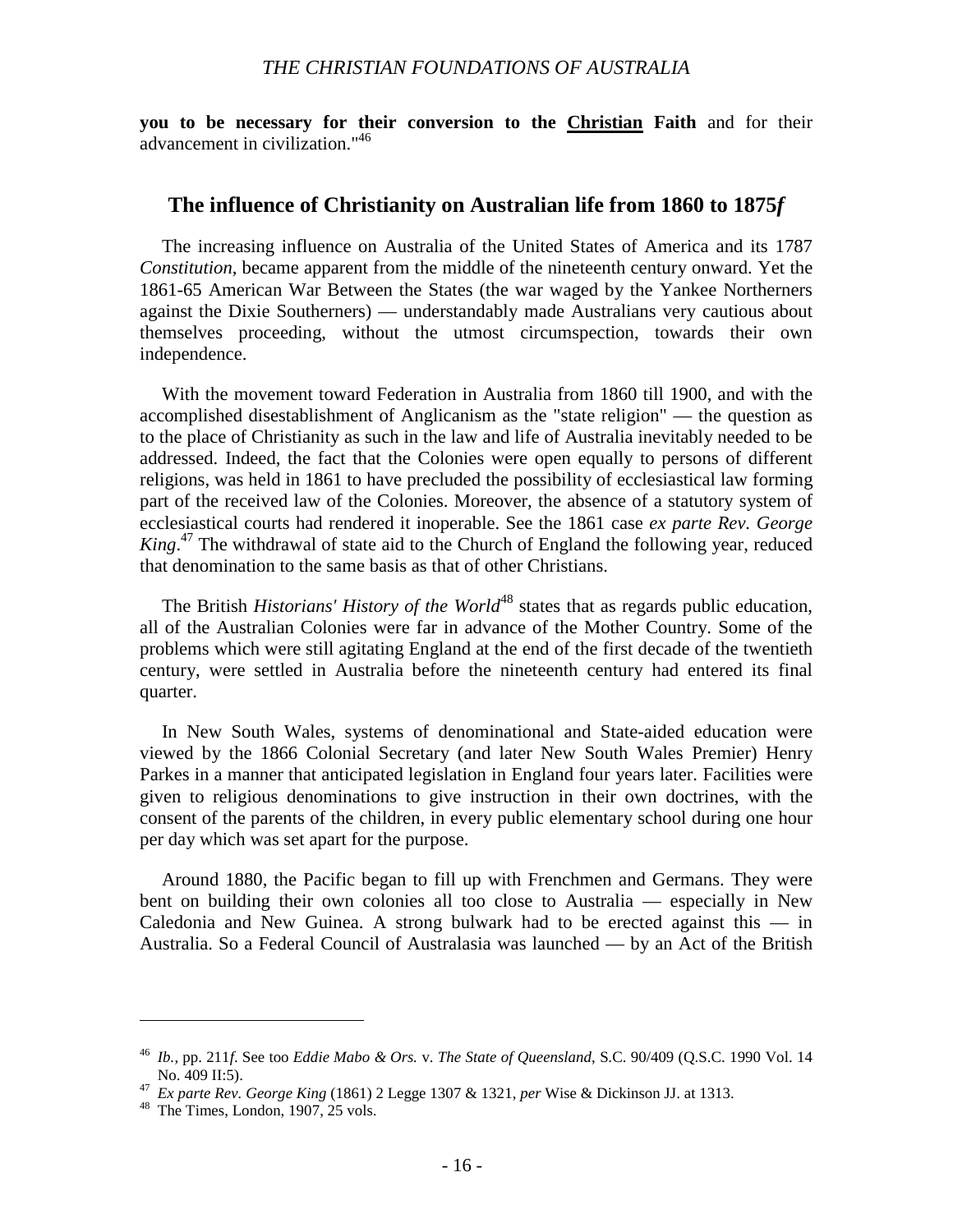Parliament — in 1885. Thereafter, the common needs of defence and trade and the requirement of a national Court of Appeal — became pressing.<sup>49</sup>

At the National Convention of 1891, all agreed a strong Government over the whole of Australia was needed. All the Colonies were willing to yield some of their rights, but none of them all of their rights, to such a government. It became obvious that Australia would not adopt a unitary government like the United Kingdom or the Union of South Africa — nor an overly-centralized Federation like Canada — but a confederal system like Switzerland, or like the U.S.A. as originally constituted or as improved in the later Confederacy of American States in the South (C.S.A.).<sup>50</sup>

Another Convention was held in 1897-98 (along the lines of a U.S. constitutional convention). It drew up the proposed *Constitution* for the Commonwealth of Australia. By and large, it followed the American pattern — while recognizing the British system of responsible government.

There would be a bicameral Legislature, with a strong Senate to safeguard the interests of the several Colonies about to become States. All legislative power not vested in the new Federal Parliament, would remain with the States.

We now come to the *Commonwealth of Australia Constitution Act*. As stated in its Preamble, this was "An Act to constitute the Commonwealth of Australia" — precisely "whereas the people of New South Wales, Victoria, South Australia, Queensland and Tasmania — humbly relying on the blessing of **Almighty God** — have agreed to unite in one indissoluble Federal Commonwealth under the Crown." The Schedule at the end of the *Constitution* records the Oath to be sworn by all Federal Members of Parliament, to uphold the Queen and her successors according to law — "**so help me God**!"

The *Constitution* follows very closely the lines laid down under the leadership of the 'Father of the Federation' Sir Henry Parkes in 1891. Sir Henry identified himself not only with his British roots but, far more importantly, also with Christianity — and indeed also with the Christian institutions which had rooted so deeply in Britain.

According to the *Sydney Morning Herald* for 26th August 1885,<sup>51</sup> Henry Parkes then declared: "As we are a British people — are pre-eminently a Christian people — as our laws, our whole system of jurisprudence, our Constitution...are based upon and interwoven with our Christian belief, and as we are immensely in the majority, we have a fair claim to be spoken of at all times with respect and deference."

There has never been any amendment to the Christian Preamble enacted in **A.D.** "9th July 1900" and "humbly relying on the blessing of Almighty God" at the very beginning of the *Australian Constitution*. Indeed, how could there be? For therein, soon to be followed by the people of Western Australia, "the people of New South Wales, Victoria,

<sup>49</sup> Lumb: *op. cit*., p. 47. <sup>50</sup> Wood: *op. Cit*., p. 264*f*. <sup>51</sup> See too art. *Parkes, Sir Henry* (in *CEANZ*, II:699).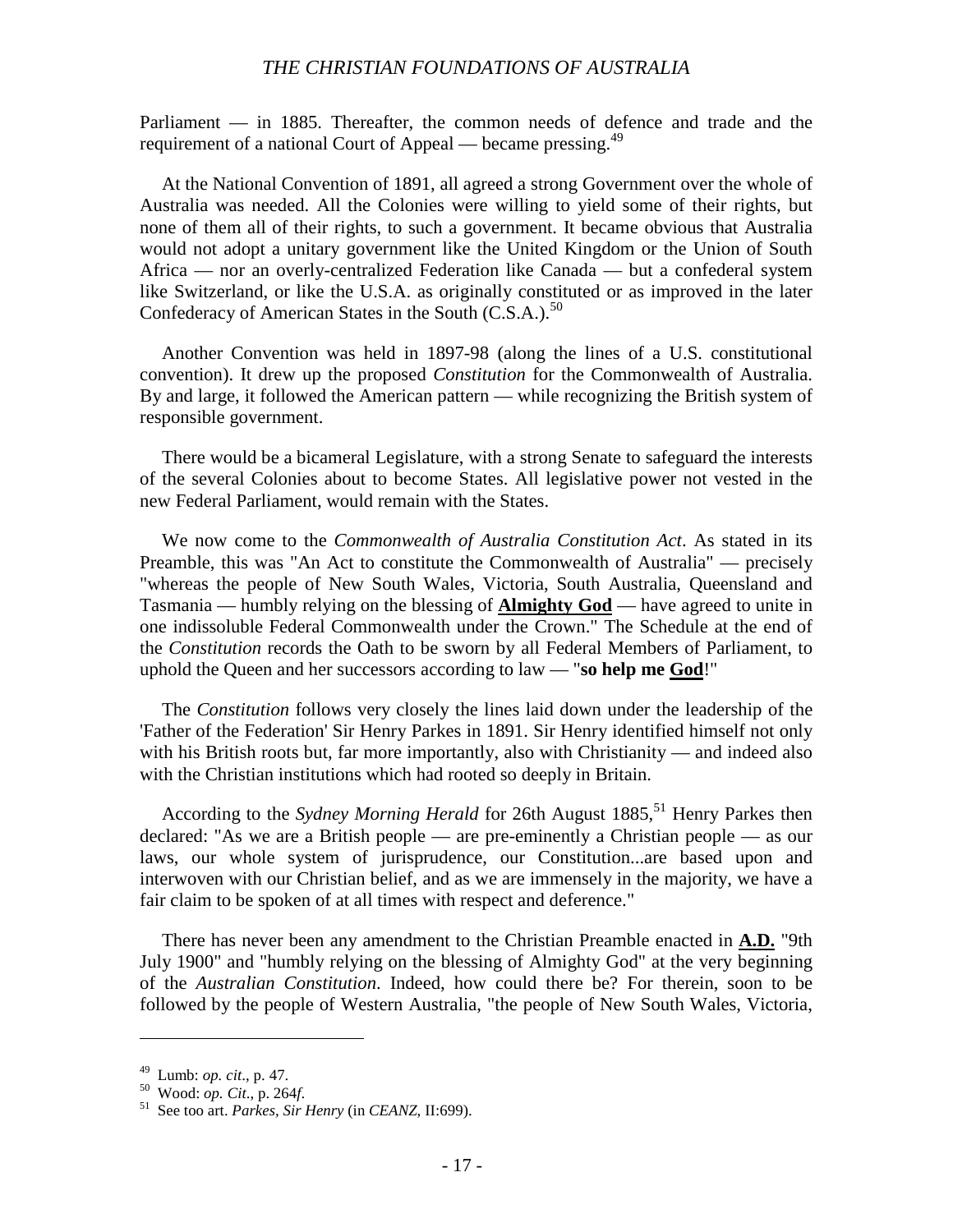South Australia, Queensland and Tasmania — humbly relying on the blessing of Almighty God — have agreed to unite in one indissoluble Federal Commonwealth under the Crown" *etc*.

Indeed, this Christian Preamble seems to be just as indissoluble as is the Federal Commonwealth itself — and as is the connection between the Federal Commonwealth and the Crown under which it was thus constituted. Nor has there been any amendment of the Christian Schedule ("**So help me God**!") at the very end of the *Australian Constitution*. Once again — how could there be? New South Wales Government Solicitor Greg Booth, LL.M. (Hons.), rightly remarks<sup>52</sup> that an examination of the Australian Commonwealth Constitution immediately demonstrates a very keen awareness that "the supremacy of the newly-created Parliament was to be exercised under God" — and that it was brought into being by an imperial statute "assented to on 9th July 1900 and cited as the *Commonwealth of Australia Constitution Act*" in which "expression was being made of a people's reliance on Almighty God."

Dr. John Quick was one of the Founding Fathers of the 1901 *Constitution of the Commonwealth of Australia*. In the 1901 *Annotated Constitution of the Australian Commonwealth* by J. Quick & R.R. Garran, we read<sup>53</sup> that this appeal to the Deity was inserted in the *Constitution* at the suggestion of most of the Colonial Legislative Chambers, and in response to numerous and largely signed petitions received from the people of every Colony represented in the Federal Convention which framed the text submitted to the Imperial Parliament for enactment.

Note again the above words of Quick and Garran: "**This appeal to the Deity** was inserted in the *Constitution* at the suggestion of most of the **Colonial Legislative Chambers**" *etc*. Emphases mine — F.N. Lee.

The above words are a great embarrassment to certain humanistic politicians in Australia today. But, for all that, the words stand as a historic monument to the overwhelming recognition of Almighty God as the foundation of the political union and an unassailable justification for opposition to any brand of totalitarianism.

#### **The Christian flag of the Commonwealth of Australia**

In 1901, the new Australian Federal Government organized a competition to design a flag for the Commonwealth of Australia. Representatives from Army, Navy, Parliament, Mercantile Marine and Pilot Services — judged in excess of thirty-two thousand entries exhibited in the Melbourne Exhibition Hall.

On 3rd September 1901, Prime Minister Edmund Barton announced the winning design — which was independently entered by four or five people. In 1903, the design was approved by the new monarch of Australia, King Edward VII. Then, in 1909, a

<sup>52</sup> Greg Booth: *The Australian Constitution* (in McLennan's *op. cit.* p. 36). <sup>53</sup> Quick & Garran: *Annotated Constitution of the Australian Commonwealth*, 1976 rep., p. 287.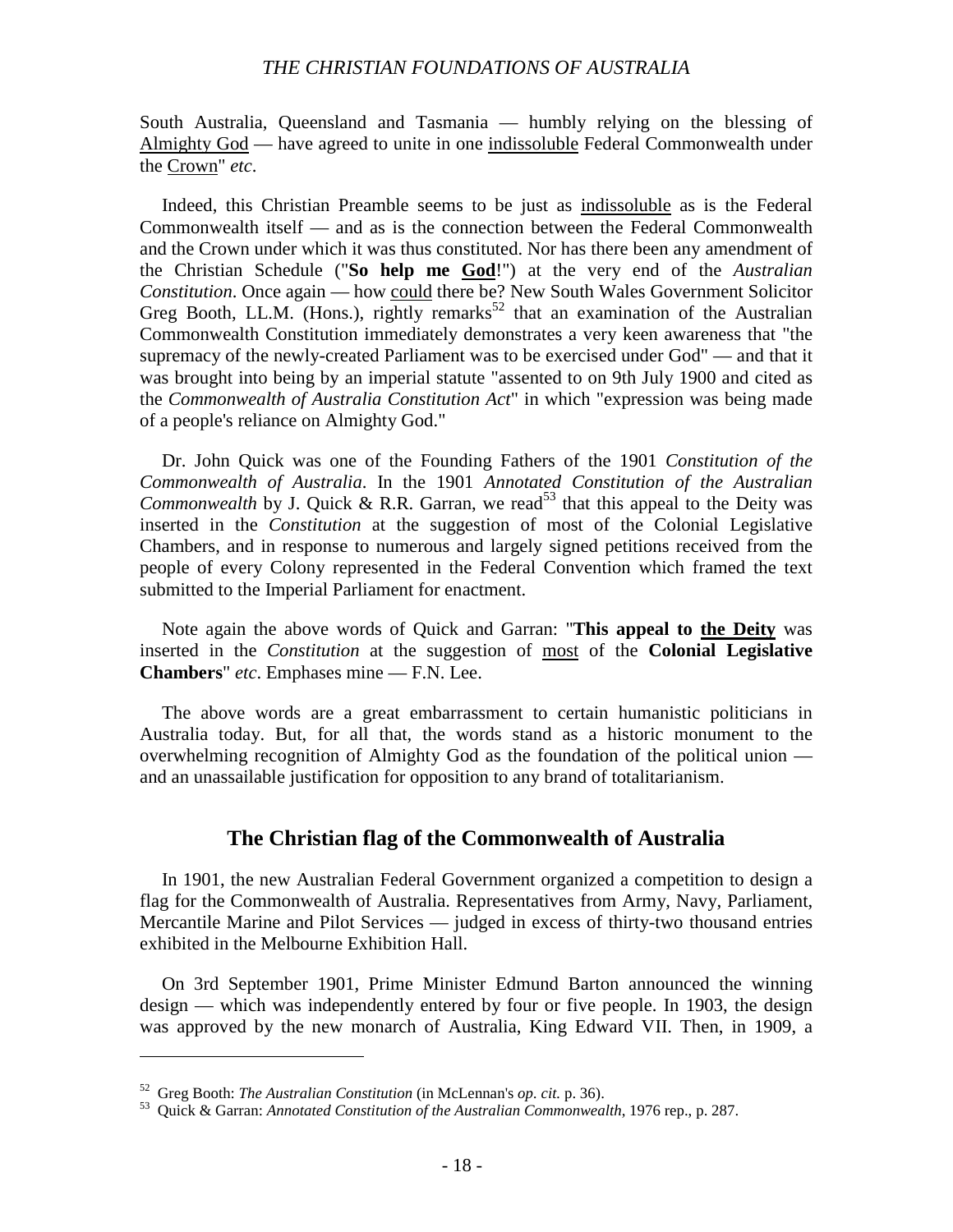seventh point was added to the large Commonwealth Star — to symbolise the mandated territory of Papua **and subsequent Territories** such as the 1961*f* Australian Antarctic Territory *etc*.

It needs to be remembered that the Australian flag unites the three Christian crosses of England, Ireland and Scotland in the Union Jack — the Christian crosses of St George, St Patrick and St Andrew — with the Southern Cross. Indeed, it is **hard to imagine the flag of any country** with a **more graphic Christian significance**.

For on the one hand, in the top left corner, it depicts the early Christian history of the various parts of the British Isles — as the womb which shaped the later civilization of Australia. On the other hand, in the right side of the field, it depicts the astronomical constellation so characteristic of Australia herself — the Southern Cross. This, the Christian former Astronomer-Royal Sir William Herschel (the discoverer of the planet Uranus) once claimed, has the most blood-red star in the whole sky — precisely in the head of that cross.

It needs to be remembered that the monarchy of the Anglo-Saxons absorbed all of their kindred Brythonic Celts and became an Anglo-British kingdom (of England and Wales). Indeed, England itself was later dominated by the Welsh House of Tudor throughout the century of the Protestant Reformation.

That United Kingdom of England and Wales was then further united with the Scottish Kingdom in 1707, and again with Ireland in 1801. Indeed, it was this United Kingdom which then ruled over Australia until 1828-36 — and thereafter more and more promote Australia's independence and fully recognized it in 1901-31.

Yet the monarch of a sovereign Australia, even since the *Statute of Westminster* in 1931, has continued to be crowned in Britain. Why so?

Precisely because that person is monarch also of many other countries within the Commonwealth of independent nations all maternally generated by Britain. Hence, throughout, the Christian crosses and the Christian Monarchy are a strong link between the Ancient Common Law of Britain and the modern Common Law of Australia under the Southern Cross.

But all of this has now been challenged — increasingly, ever since the Second World War. Thus, by 1992, we arrive at the humanistic *Review of the Preservation and Enhancement of Individuals' Rights and Freedoms* — commonly known as *EARC*.

That *Review* alleged<sup>54</sup> that although "**Australian society inherited a largely Christian religious foundation**, the predominance of Christianity as a religion is gradually decreasing as Australia becomes a more diverse multi-cultural nation — with other religions and cultures [now] becoming significant.... A recent article in *The Bulletin* [also in 1992] stated: 'Non-Christian faiths are an increasingly important part of the fabric

<sup>54</sup> *EARC*'s 1992 *Review*, p. 19.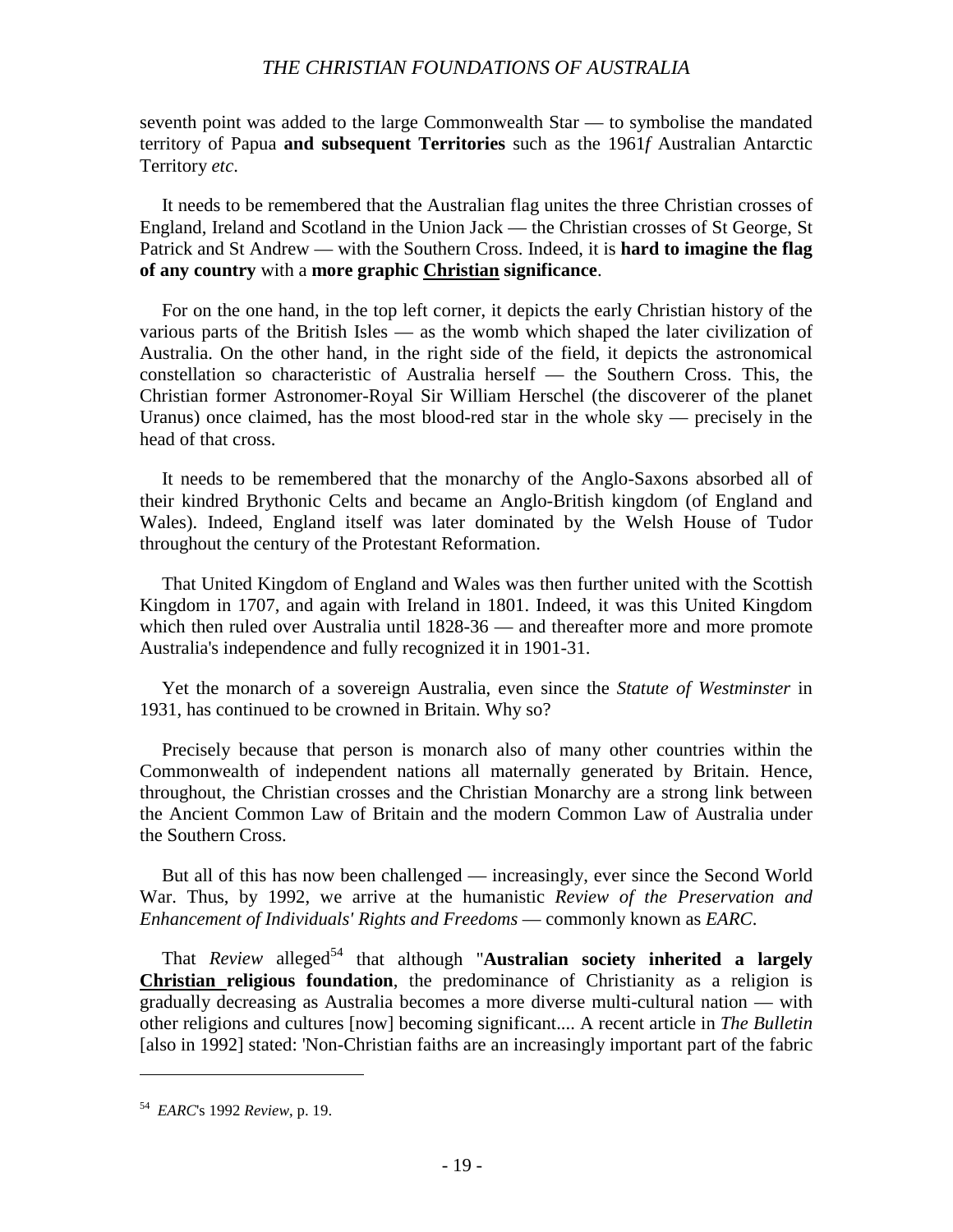of Australian society. Just how long Australia can be called a Christian country remains to be seen; the next 10 years will be crucial.'"

Thus, the 1992 *EARC* almost predicted a humanistic Democratic Peoples' Republic of Australia by A.D.  $2002$  — or bust. Well then, bust it must be — for such humanists! Indeed, even A.D. **2002** will still be 2002 **A.D.** — in the year of our Lord and Saviour Jesus Christ.

The vast majority of all Australian voters agree. Especially after the November 1999 National Referendum's decisive rejection of a proposed new *Preamble* to the *Constitution*, which offered to water it down from the still-current "humbly relying on the blessing of Almighty God" — to the more insipid words "with hope in God" (*etc*.). Accordingly, the majority of Australians have recently professed that they still rely on the blessing of God Almighty — and humbly so.

On the wall of one of the rooms in the Tasmanian home of Rev. Dr. David Mitchell, hangs an important poem about our flag — taken from the *Stockman's Hall of Fame*. I myself have updated and simplified that poem. I myself would call it THE STARS AND CROSSES OF AUSTRALIA. Let me now read it to you.

Our flag shows the stars which do sparkle at night, in our Southern Cross so true. In its corner, are three Christian crosses — the red and the white upon blue. They're for England and Ireland and Scotland, who sent to the ends of the earth the rogues and the schemers and doers and dreamers who gave our Australia her birth Yet all who detest our three crosses, just don't want to understand that they show us our law and our language, and faith in the God of our land. For people galore will still tell you, when Europe was plunged into night those crosses right there in the corner, gave hope of more freedom and light. So they certainly mean no allegiance, to a bygone imperial scene. For our stars show us where we are going — and our crosses show where we have been.

In 1901, above the dome of the Melbourne Exhibition Buildings, a huge new Australian flag flew for the first time officially in our country. But in the wake of the Post-WWII apostasy, by 1992 there were debates even in the Australian Federal Parliament especially about the suitability today of our national emblem. The Labor Prime Minister disparaged the blue banner of Australia, and his Australian Labor Party banners — purporting to depict the flag — changed its background from blue to an appropriate shade of yellow.

In Parliament, itself draped with several massive flags with their blue background, the Members of the Opposition responded heftily. Each Liberal Party and National Party Member of Parliament then also brought his or her own desk-top national flag into the House. In telecasts, scores of Southern Crosses together with thrice that number of the Christian Crosses of St. Andrew and St. George and St. Patrick were then all displayed on coast-to-coast television throughout the land. — who thus beheld them fluttering inside the highest legislative body in Australia.